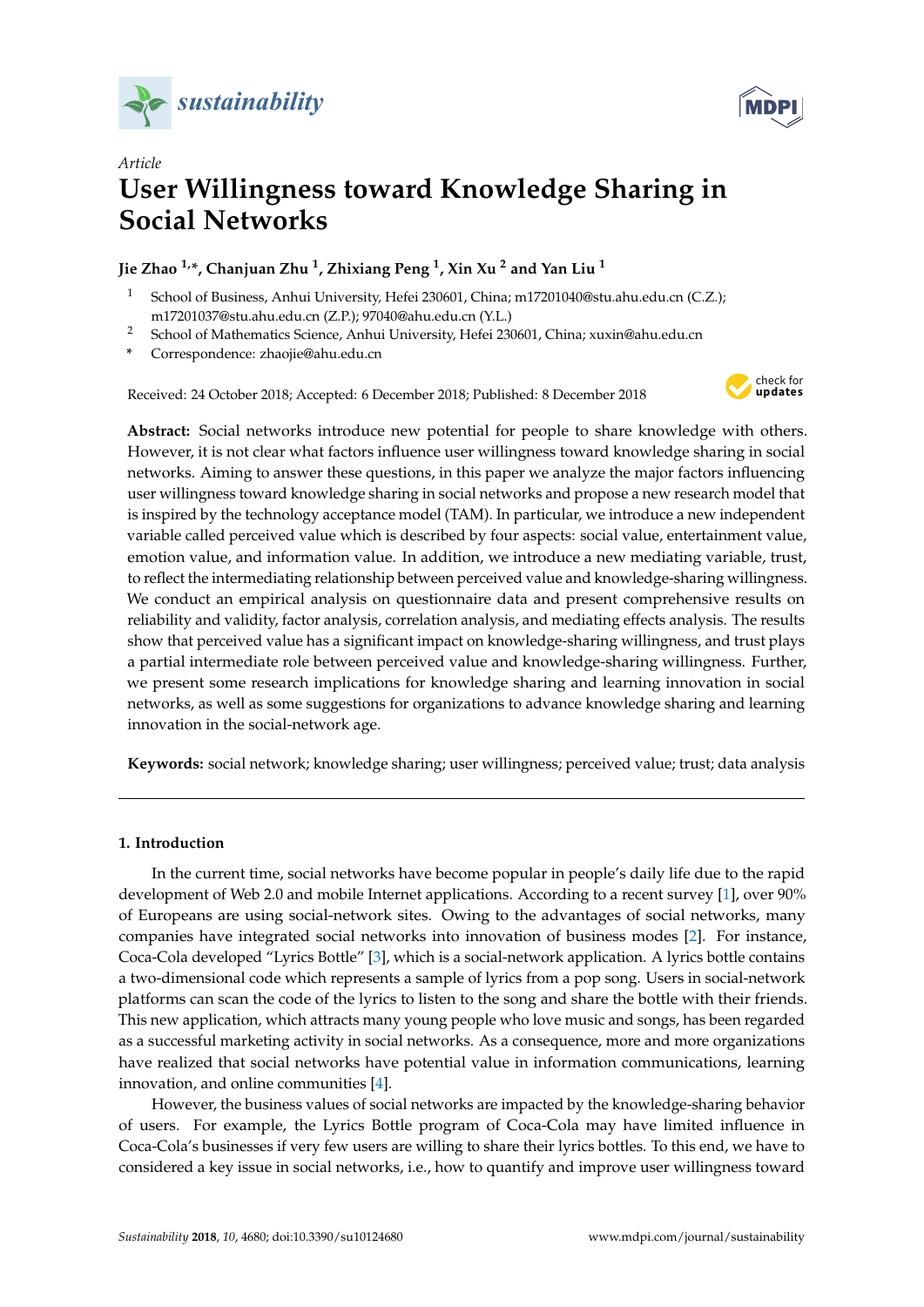knowledge sharing in social networks. In order to deal with this issue, we first need to answer the following questions:

(1) What factors influence user willingness toward knowledge sharing in social networks?

(2) How do these factors impact user willingness toward knowledge sharing in social networks?

Knowledge sharing is helpful for organizations and enterprises to improve their knowledge management and learning innovation. In the social-network era, analyzing user willingness toward knowledge sharing is critical for the future development of social-network-based learning tools and products. For example, organizations can take necessary actions to stimulate user willingness toward knowledge sharing in social networks, so that more users may share their knowledge in social networks, which is helpful for other users to learn new knowledge and therefore improve their professional skills.

In this paper, we focus on the influential relationships between users' knowledge-sharing behavior and organizational services, and particularly study the factors impacting user willingness toward knowledge sharing in social networks. Specially, we propose a new research model that is inspired by the technology acceptance model (TAM) model [\[5\]](#page-24-4). In particular, we introduce a new independent variable, called perceived value, which is described by four aspects: social value, entertainment value, emotion value, and information value. In addition, we introduce a new mediating variable, trust, to reflect the intermediating relationship between perceived value and knowledge-sharing willingness. Based on this model, we conducted a questionnaire on the Internet and made a comprehensive data analysis.

Briefly, we make the following contributions in this paper:

(1) We propose a new research model that is inspired by the TAM model. New variables, including perceived value and trust, are proposed to analyze user willingness toward knowledge sharing in social networks. The differences between our model and TAM include three aspects. First, we replace the independent variables in the TAM model, which are perceived usefulness and perceived ease of use, with perceived value. Second, we define four sub-variables for perceived value. And third, we introduce trust as the mediating variable.

(2) We evaluate user willingness toward knowledge sharing in social networks based on the proposed research model and questionnaire data, and present a number of results in terms of factor analysis, correlation analysis, and mediating effect analysis. The results show that perceived value has a significant impact on user willingness of knowledge sharing in social networks. In addition, trust plays a partial intermediate role between perceived value and knowledge-sharing willingness in social networks.

The study of this paper is helpful for organizations and enterprises to realize the importance of developing knowledge-sharing systems towards social networks. It also reveals and quantifies the major factors that influence user willingness toward knowledge sharing in social networks. Thus, this study can provide valuable management ideas for developing knowledge sharing and learning innovation frameworks in social networks. The study of this paper can also advance the relevant theories of knowledge sharing and learning innovation in social networks.

The remainder of this paper is structured as follows. Section [2](#page-1-0) describes the related work and the differences between previous studies and this paper. Section [3](#page-5-0) presents the research model as well as the hypotheses. Section [4](#page-8-0) describes the details of data collection. In Section [5,](#page-12-0) we discuss the results of data analysis. Section [6](#page-21-0) presents the research implications and suggestions of this study. And, finally, in Section [7](#page-23-0) we conclude the paper.

# <span id="page-1-0"></span>**2. Related Work**

#### *2.1. Knowledge Sharing in Social Networks*

The concept of social network stems from the theory of six degrees of separation [\[6\]](#page-24-5), which is also known as the small world theory. According to this theory, one person can be connected to a stranger through at most six other persons. Thus, people can expand their network in society and finally form a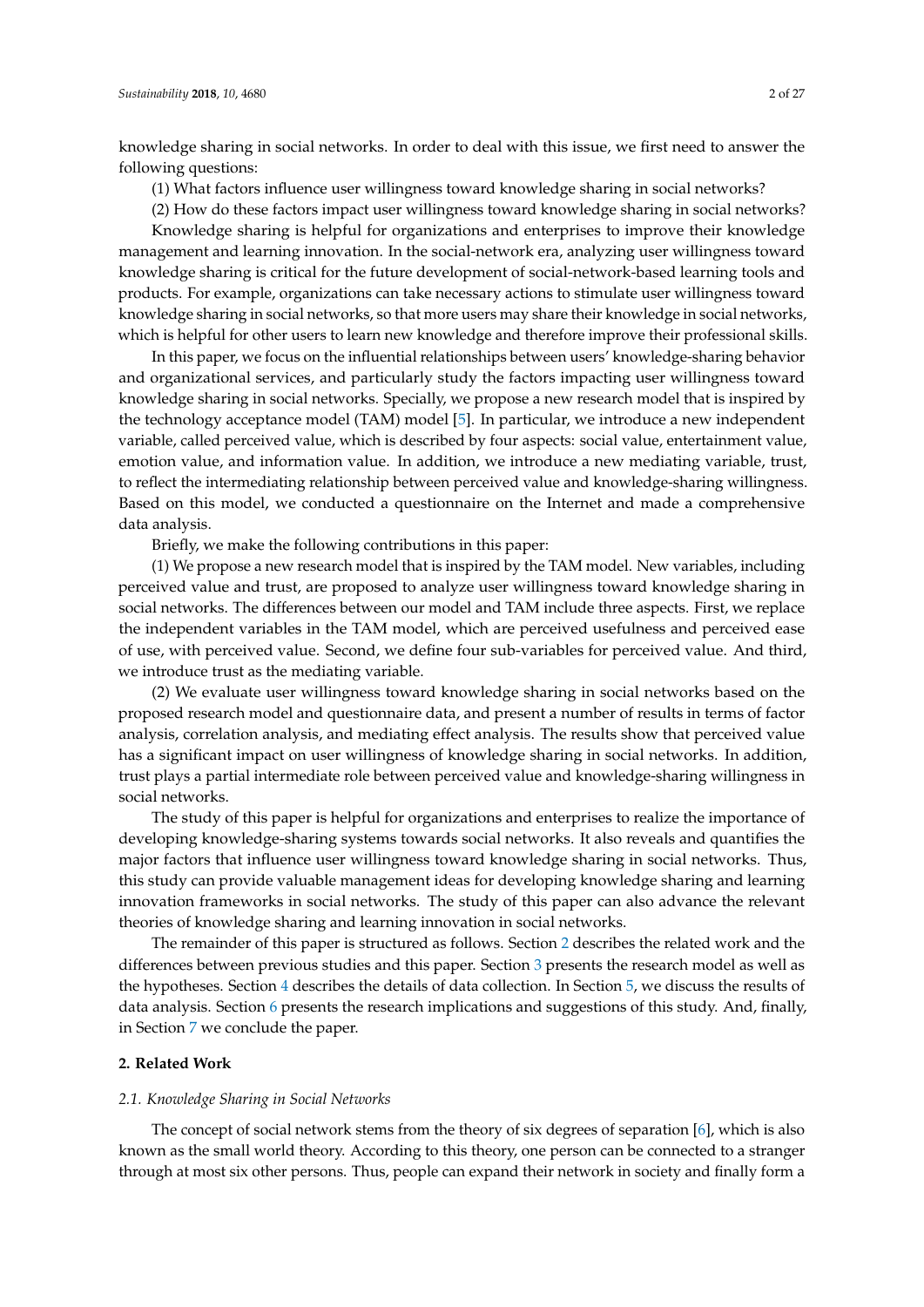big social network. Generally, social networks can provide a number of new applications and services, such as news feature exploration [\[7\]](#page-24-6), event monitoring [\[8,](#page-24-7)[9\]](#page-24-8), and sentiment analysis of reviews [\[10\]](#page-24-9).

Social networks offer people a convenient way to post and share knowledge or ideas on the Internet. Thus, we can say that sharing is the core idea of social networks. On the other hand, if people are not willing to share knowledge or ideas in social networks, a social network will have little value for organizations and individuals. Therefore, it is important to model and quantify user willingness toward knowledge sharing in social networks, based on which we are able to carry out effective steps to stimulate user behavior of knowledge sharing.

Thus far, there have been a number of studies focusing on user willingness toward knowledge sharing in social networks. Kwahk and Park [\[11\]](#page-24-10) pointed out that user willingness toward knowledge sharing in social networks was influenced by the freshness of information in the network. That means if information in the social network is not up-to-date, expectations of information value will not be satisfied, which will lower the willingness of users to share knowledge. Lee at al. studied user willingness toward knowledge sharing in term of user attributes [\[12\]](#page-24-11). They found that some attributes of users, including social position, entertainment needs, and occupations, had impacts on the willingness of users in share knowledge in social network. Dwyer, Hiltz, and Passerini [\[13\]](#page-24-12) studied user willingness of information communication based on an external view from society. They revealed that user willingness of information communication was impacted by the activeness of users in social activities. There are also some similar works that studied user willingness toward knowledge sharing based on users' social relationships in a social network. For example, Brown and Reingen [\[14\]](#page-24-13) showed that weak relationships were important for connecting different communities in social networks and strong relationships were more important for micro-grained user behavior such as product recommendations. Thus, people need to pay more attention to weak relationships when they aim to influence different communities. On the contrary, people should focus on strong relationships when they want to impact others within a closely-related group.

In research on brands and marketing, it is widely accepted that users will share a positive rating when they are satisfied with products or services provided by a company. When they are not satisfied, negative ratings will be raised and spread over social networks. However, Balaji, Khong, and Chong [\[15\]](#page-25-0) showed that negative information spreads much faster than positive information. Thus, it is important for enterprises to conduct marketing behavior in social networks. In other words, enterprises need to seriously consider negative information appearing in social networks.

There are also a number of studies on social network-based learning innovation. In 2015, Lytras et al. [\[16\]](#page-25-1) provided an overview on the New Generation Collaborative Learning Systems, focusing on new philosophical paradigms for learning innovation in social networks, as well as the requirements for next-generation learning systems. Marques et al. [\[17\]](#page-25-2) studied the use of social networks in the context of formal learning and presented an investigation on the structure of messages on blogs and microblogs, as well as their importance in collaborative learning. Their results showed the importance of using both categories of social networks in learning activities and also provided interesting results on message structuring. Liao et al. [\[18\]](#page-25-3) explored the behavioral models associated with using social network websites in a U-learning context, where a modified TAM model was proposed with external factors, including collective efficacy and personal innovativeness in information technology. Their empirical results on a data set of 321 questionnaires showed that personal innovativeness in information technology and collective efficacy affected learner attitudes through perceived playfulness, perceived usefulness, and perceived ease of use, and in turn affected dimensions, such as satisfaction, self-perceived usage effects, and continued usage intention. Following the idea of Liao et al. [\[18\]](#page-25-3), in this paper we also choose the TAM model as the basic research model, but extend the model with new factors reflecting the properties of knowledge sharing in social networks.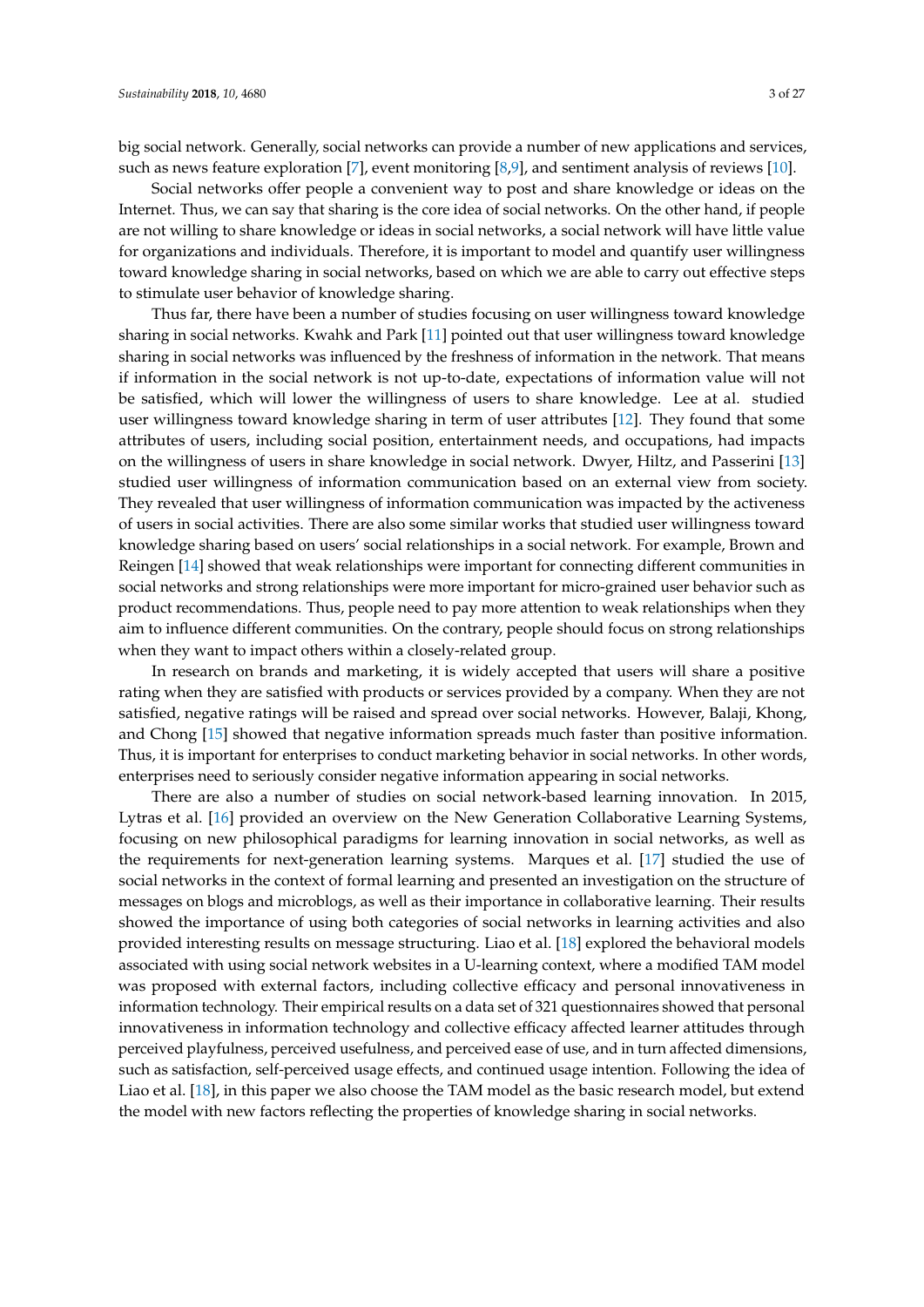The concept of perceived value stems from the 1980s. In Michael E. Porter's book "Competitive Advantages" [\[19\]](#page-25-4), he proposed the concept of customer-perceived value, which refers to the value perceived by the customers of a company because of the competitive advantages of the company over its competitors. Subsequently, many people introduced customer-perceived value into different research areas, such as electronic commerce, online shopping, and market promotion.

Zeithaml [\[20\]](#page-25-5) studied perceived value from the view of psychology. This study proposed that perceived value was the overall rating of customers in getting services or buying products from a specific company. The key idea is to connect perceived value with rating. As rating is subjective, perceived value is also subjective according to this study. Woodruff [\[21\]](#page-25-6) pointed out that perceived value was the effect of users on services they received, which depended on the subjective judgement from users. They also noted that perceived value changed with the environment where users received services. Butz et al. [\[22\]](#page-25-7) claimed that perceived value was the emotional connection between customers and enterprises, while Chen and Dubinsky [\[23\]](#page-25-8) simply regarded perceived value as the difference between the gaining of customers and the cost they paid for services or products. Chang and Wan [\[24\]](#page-25-9) investigated user behavior on the Internet and claimed that perceived value was an integrated evaluation of subjective and objective perception of services provided by vendors. Thus, it is a critical factor for vendors in the network era to satisfy the emotional needs of users.

In social network related areas, Laux, Luse, and Mennecke [\[25\]](#page-25-10) studied a virtual community and analyzed the influential factors of virtual communities. They reported that entertainment value, social value, and functional value are the main factors that influence user willingness of joining virtual communities. Nistor et al. [\[26\]](#page-25-11) conducted a study in social network platforms using the TAM model, and pointed out that the intrinsic motivation for users to join social networks is to get useful information and a good feeling of perceived value. Thus, good social network platforms can encourage users to share their knowledge on the platforms. Sheth, Newman, and Gross [\[27\]](#page-25-12) proposed an integrated index system for evaluating the influential factors that impact user behavior in social networks. They utilized the value theory to exploit user behavior in social networks and concluded that the major factors influencing user behavior in social networks included four dimensions, i.e., functional value, social value, information value, and emotional value. Functional value refers to the functions that services or products provide for users. Social value refers to the external appearance or attitude of users when they accept specific services or products. Information value is defined as the requirement and anxiety of users before they accept specific services or products. Emotional value represents the emotional feeling of users when they accept some services or are using certain products. In particular, emotional value has been emphasized by many researchers, and many enterprises have recognized that emotional value is highly important for marketing and sales. Other researchers presented alternate factors for user behavior in social networks. For instance, Yen [\[28\]](#page-25-13) proposed a three-dimensional model to quantify user-perceived value in social networks, which contains three factors, namely, information value, social value, and entertainment value. Jaemin and Brush [\[29\]](#page-25-14) proposed to use information value and social value to model perceived value in social networks.

Another factor that has been widely studied in social networks is trust [\[30–](#page-25-15)[32\]](#page-25-16). Catherine [\[30\]](#page-25-15) studied the influence of trust in virtual communities. Results showed that trust was influenced by personal privacy, perceived response, and sentiment polarity. In addition, members in a virtual community were more willing to participate in activities if the virtual community was well trusted. This indicated that there existed a bi-directional interactive relationship between trust and user acceptance of virtual communities. Liang et al. [\[31\]](#page-25-17) studied the trust impact on virtual communities for brands, which pointed out that trust in virtual communities was based on people's belief in kindness and honesty to others. Sledgianowski and Kulviwat [\[32\]](#page-25-16) demonstrated the importance of trust through a study on social network-based services. They also demonstrated that some untrusted users in social networks might damage the trust of users on social network-based services. Thus, trust has a significant impact on user behavior in social networks.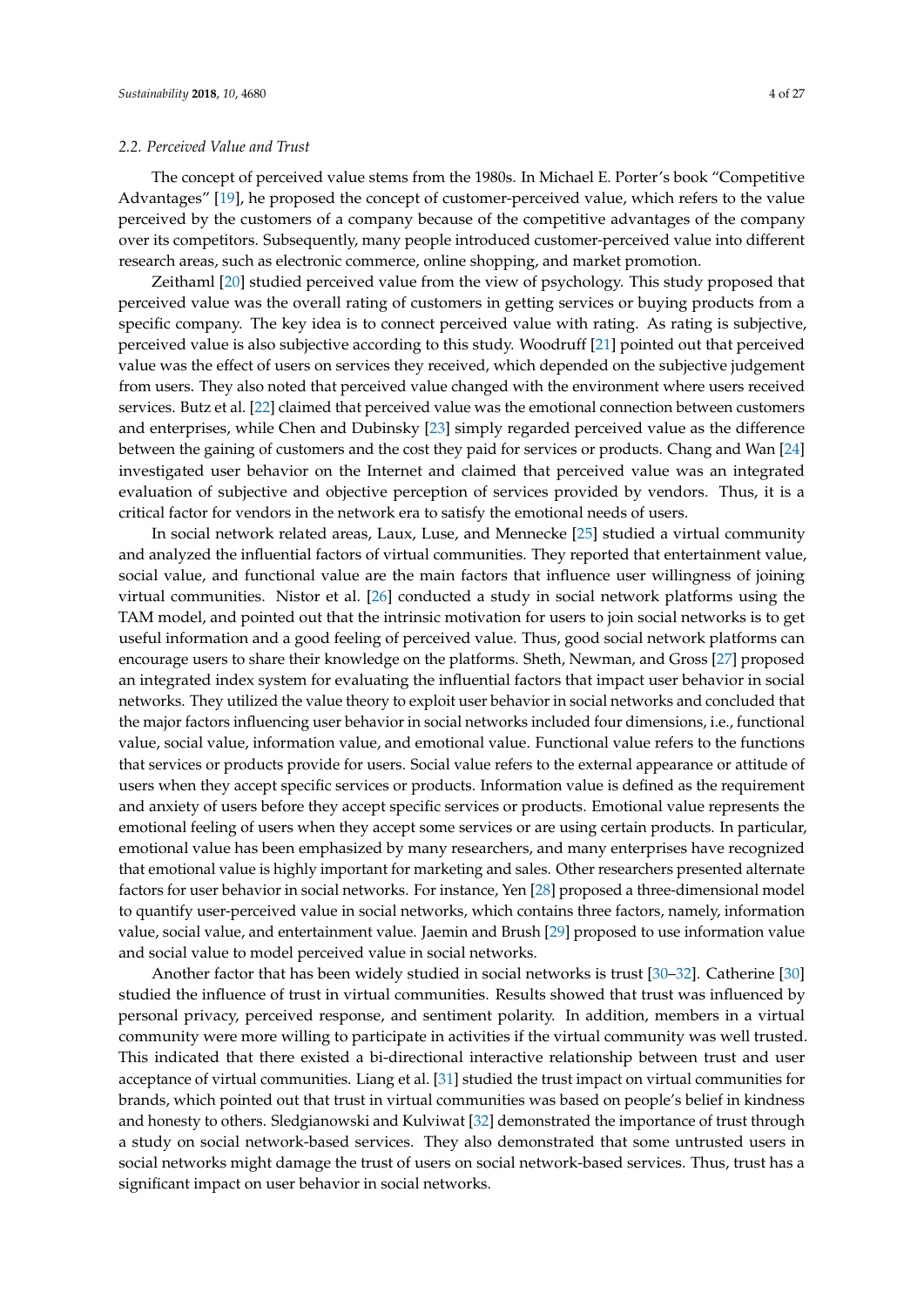Based on the analysis on existing studies of perceived value and trust, we can conclude that user willingness toward knowledge sharing in social networks is based on the perception of users on knowledge sharing as well as on the trust in social networks. Thus, it is reasonable to consider perceived value and trust to study user willingness toward knowledge sharing in social networks. However, differing from previous works, this study focuses on knowledge sharing in social networks but not on marketing or services like before. Due to the special properties of knowledge sharing, we believe that perceived value under the setting of knowledge sharing should not only reflect the final effect of user behavior, but also reflect the procedural values of user behavior. The final effect of user behavior is easy to understand; it stands for whether users have conducted behavior of knowledge sharing. The procedural values of user behavior are newly proposed in this study, which represent the cognitive values of users during knowledge sharing.

# *2.3. Behavior Intention and TAM*

Behavior intention is an important concept in the attitude theory [\[33\]](#page-25-18). According to the attitude theory, attitude is composed of three elements, namely, cognition, emotion, and intention. Here, cognition refers to the knowledge and belief of individuals; emotion is the feeling of individuals; and intention represents the subjective intention of conducting some activities. Basically, we can evaluate user behavior by quantifying the intention of users in conducting behavior. In other words, behavior intention has a dominant role in user behavior. Thus, it is more reasonable to study user's behavior intentions to explain user behavior, compared with using other factors, such as attitude, belief, and feeling. Quantifying behavior intention is to measure the strength of user intentions in performing certain behavior. Generally, high behavior intentions will lead to high possibilities for users to conduct real activities.

There are some related studies on behavior intention in social networks. Some theoretical models have been proposed to model behavior intentions. In 1975, Fishbein and Ajzen [\[33\]](#page-25-18) proposed the TRA (Theory of Reasoned Action) and first claimed that user behavior was dominated by behavior intention. Following the TRA, Chow and Chan [\[34\]](#page-25-19) investigated knowledge-sharing intentions in social networks and pointed out that social networks had a positive impact on users' subjective intention of knowledge sharing. On the other hand, standardization and normalization of knowledge sharing also had a positive impact on users' intention of knowledge sharing. Muhammad, Leng and Lada [\[35\]](#page-25-20) conducted a study of social networks and showed that perceived ease of use positively impacted perceived usefulness, and perceived usefulness had a positive impact on behavior intention.

However, the TRA model assumes that each individual is entirely rational and can completely manage their behavior. This assumption is not valid in many situations, where people cannot fully decide their behavior.

In 1985, in order to enhance the TRA, Ajzen [\[36\]](#page-25-21) proposed the TRB (Theory of Planned Behavior). The TRB enhances the TRA with an additional variable that stands for the control of user behavior. It claimed that user behavior is not only controlled by users themselves but also impacted by other factors such as attitude and subjective normalization. Attitude is the emotion of users on conducting behavior [\[37\]](#page-26-0), and subjective normalization refers to the ideas of users on certain people or events. Following the TRB, Chang and Zhu [\[38\]](#page-26-1) pointed out that social networks contained more entertainment applications than others, and users usually had different attitudes towards entertainment applications. Thus, attitude should be the most important factor that determines user behavior in social networks.

In 1989, Davis et al. [\[5\]](#page-24-4) proposed the TAM model, which was first used to explain and predict user acceptance of computer technologies. The TAM model considers whether people accept an information system or not. Basically, if an information system can help people do their jobs better, it is perceived as useful. On the other hand, if an information system is easy to use, it is perceived to be easy to use. Most of the behavioral factors in the TAM model focus on describing user behavior to accept or reject the use of new technologies. Accordingly, the TAM model defines two variables, namely, perceived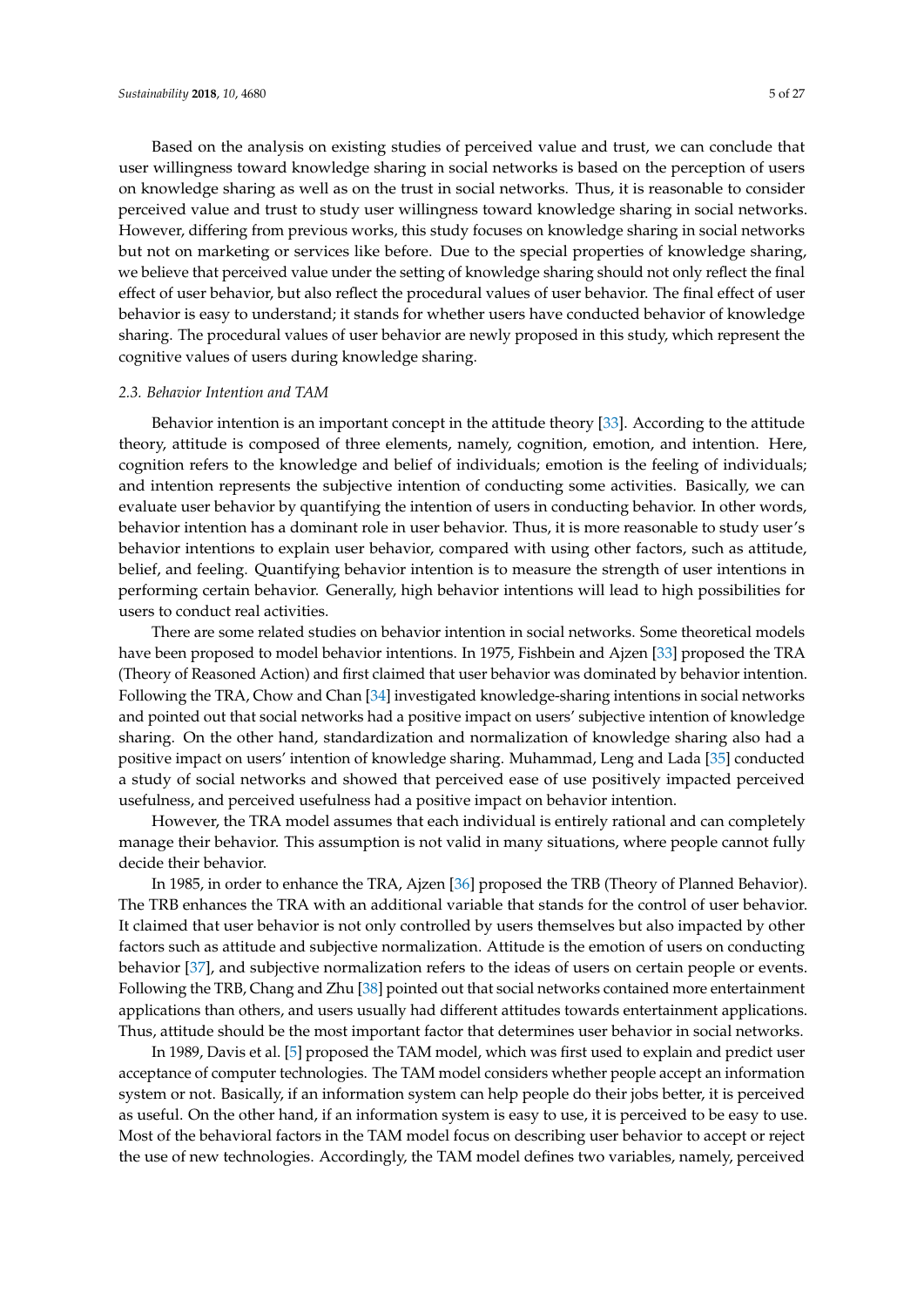usefulness and perceived ease of use, to quantify user attitude to information technology, which in turn can be used to measure user acceptance of information technologies.

Although the TAM model is initially designed to explain and predict behavior of individuals on the use of information systems, it has been used in many studies, especially in e-commerce related studies [\[39\]](#page-26-2). That is mainly because e-commerce is a technology-driven area that is based on new information technologies, such as webs, mobile computing, and recommendations. Ha and Stoel [\[40\]](#page-26-3) and Zeba and Ganguli [\[41\]](#page-26-4) used the TAM model to predict the acceptance and use of consumer online shopping. Gefen, Karahanna, and Straub [\[42\]](#page-26-5) studied the MBA and senior students' willingness of buying books from Amazon. Vijayasarathy et al. also used this model to study the acceptance of online shopping by investigating 281 young people in the U.S.A [\[43\]](#page-26-6). There are other works concentrated on the online shopping behavior of network consumers. For example, Rigopoulou et al. used the TAM model to study consumer adoption of smartphones in Greece [\[44\]](#page-26-7). Xie and Lee [\[45\]](#page-26-8) pointed out that in the TAM model, perceived usefulness and perceived ease of use affect users' attitude and willingness to accept information technologies, and technologies that are easy to understand and use will be more attractive to people. Many scholars have used the TAM model to predict the acceptance and use of consumer online shopping [\[46–](#page-26-9)[48\]](#page-26-10). Some researchers pointed out that trust has an impact on consumer acceptance intentions [\[49,](#page-26-11)[50\]](#page-26-12).

Previous studies have demonstrated the applicability of the TAM model in electronic businesses, especially in Internet-based online shopping [\[40](#page-26-3)[,41\]](#page-26-4). In this paper, we focus on knowledge sharing in social networks. The users in this study are mainly supposed to like living on the Internet and to actively participate in social network activities. Thus, the modeling structure of the TAM model is of referential value to our study, because social networks in the context of this paper are also based on the Internet. However, the TAM model was proposed for the adoption of information systems. It is not appropriate to simply regard knowledge sharing as an information system. Knowledge is not a system for use, but is more like a source of valuable information. Thus, we replace the original independent variables of TAM with a new independent variable called perceived value. Basically, the differences between our research model and TAM include three aspects. First, we replace the independent variables in the TAM model, which are perceived usefulness and perceived ease of use, with perceived value. Second, we define four dimensions of sub-variables for perceived value to represent the influential factors of user willingness toward knowledge sharing in social networks. Finally, we introduce trust as the mediating variable.

#### <span id="page-5-0"></span>**3. Research Model and Hypotheses**

#### <span id="page-5-1"></span>*3.1. Research Model*

The TAM model has been widely used for predicting and explaining user behavior and the usage of information technology (IT) [\[5\]](#page-24-4). According to the TAM model, individual behavior of an information system is determined by the use of the system and behavior intentions. Behavior intentions are affected by perceived usefulness and attitude. Here, attitude refers to the individual evaluation (positive or negative) on an information system.

Figure [1](#page-6-0) shows the proposed research model. As shown in the figure, perceived value includes four sub-variables, namely, social value, entertainment value, emotion value, and information value. These dimensions are mostly based on previous studies [\[24](#page-25-9)[,27](#page-25-12)[–29\]](#page-25-14) and the special properties of social networks and knowledge sharing. Recently, Sheth, Newman, and Gross [\[27\]](#page-25-12) proposed a framework for perceived value, which consists of four factors, namely, functional value, social value, information value, and emotional value. Yen [\[28\]](#page-25-13) proposed a three-dimensional model to quantify perceived value in social networks, which contains three factors, namely, information value, social value, and entertainment value. Jaemin and Brush [\[29\]](#page-25-14) proposed to use information value and social value to model perceived value in social networks. The four dimensions of perceived value shown in Figure [1](#page-6-0) are integrations of these previous studies. More specifically, we replace the functional value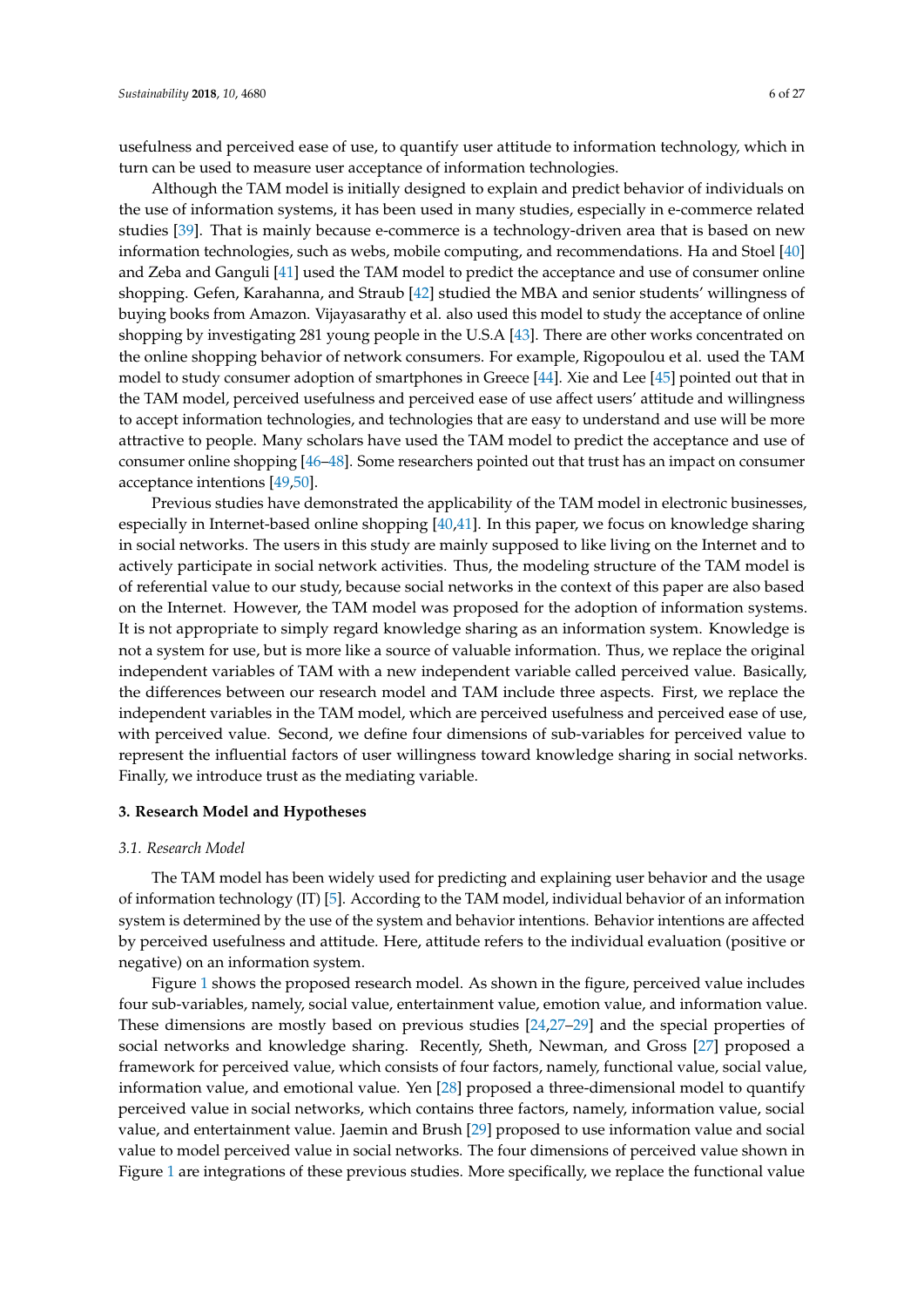in [\[27\]](#page-25-12) with the emotional value proposed in [\[28\]](#page-25-13). This is because knowledge sharing is not a product or service that has some kinds of function. At present, gaining emotional value is one of the major motivations for users to participate in knowledge sharing in social networks.

<span id="page-6-0"></span>

**Figure 1.** The research model. **Figure 1.** The research model.

Table [1](#page-6-1) summarizes the variables of the research model in this study. Social value refers to the Table 1 summarizes the variables of the research model in this study. Social value refers to the enhanced value that users obtain through knowledge-sharing behavior in social networks. As there enhanced value that users obtain through knowledge-sharing behavior in social networks. As there are many users with similar interests in social networks, users are likely to get positive responses are many users with similar interests in social networks, users are likely to get positive responses when they share knowledge. Such positive responses are valuable for users to further participate in social network activities. Entertainment value is introduced to reflect the entertainment attribute of social networks. It stands for the value add-ons of entertainment aspects when users participate knowledge sharing in social networks. Emotion value represents the sentimental feeling of users in knowledge sharing in social networks. Emotion value represents the sentimental feeling of users when they conduct knowledge-sharing behavior in social networks. A previous study [28] has shown when they conduct knowledge-sharing behavior in social networks. A previous study [\[28\]](#page-25-13) has shown that positive emotion will lead to value increasing in social networks. However, users' emotion is influenced by many factors, such as user interests, individual experiences, and new technology adoption. Regarding the setting of knowledge sharing in social networks, emotion value refers to the values generated from positive sentiment when users conduct knowledge-sharing behavior in social networks. Information value refers to the value of information in social networks, which has influences on user willingness toward knowledge sharing in social networks. One example is that when fresh information is frequently posted in social network platforms, users are much more likely view and post responses to other messages. to view and post responses to other messages.

<span id="page-6-1"></span>

| Role                     | Variable                         | Description                                                                                                               |  |  |
|--------------------------|----------------------------------|---------------------------------------------------------------------------------------------------------------------------|--|--|
|                          | Social Value [27-29]             | The enhanced value that users get through knowledge-sharing<br>behavior in social network                                 |  |  |
| Independent<br>Variables | Entertainment<br>Value $[28]$    | The value add-ons of entertainment aspects when users<br>participate in knowledge sharing in social networks.             |  |  |
|                          | Emotion Value [27]               | The sentimental feeling of users when they conduct<br>knowledge-sharing behavior in social networks                       |  |  |
|                          | Information<br>Value [27-29]     | The value of information in social networks which users get<br>from information exploration, reading, reply, and sharing. |  |  |
| Mediating<br>Variable    | Trust [30–32]                    | The belief of users in social networks and other members<br>because of the satisfaction of social networks on user needs. |  |  |
| Dependent<br>Variable    | Knowledge-Sharing<br>Willingness | The willingness of users in sharing knowledge about services<br>or products to other members in social network platforms. |  |  |

| <b>Table 1.</b> Variables in the research model. |  |
|--------------------------------------------------|--|
|--------------------------------------------------|--|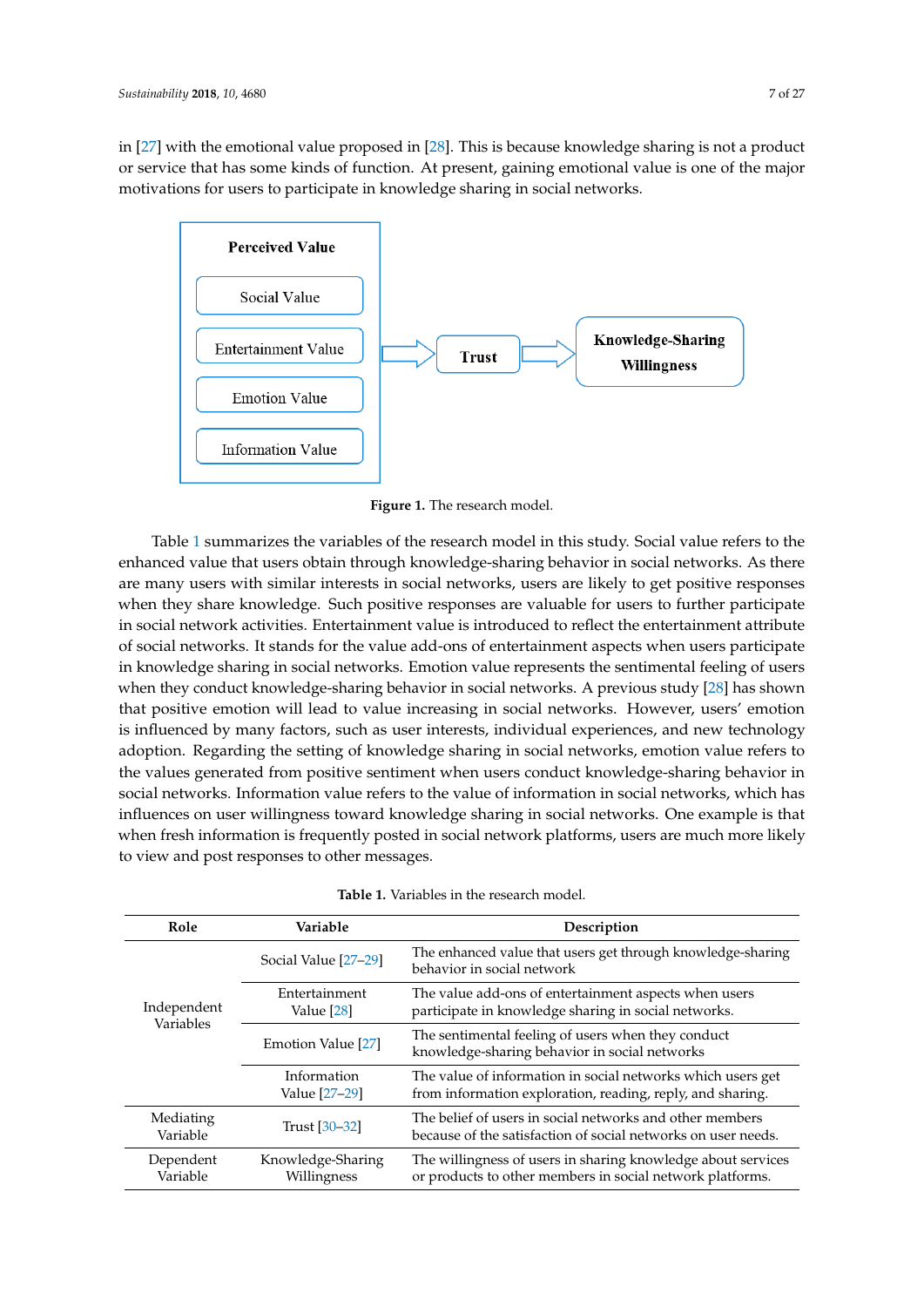#### *3.2. Research Hypothesis*

User willingness toward knowledge sharing has a big impact on the development of social networks. Thus, organizations need to take account of the factors that may influence user behavior about knowledge sharing in social networks. It has been previously studied that participating in knowledge sharing can bring benefits to users. At the same time, the development of social networks needs to consider the difficulty for users to participate in knowledge sharing. Some companies may build network-based information systems to assist users for sharing knowledge in social networks.

In order to reveal the relationships between the independent variables (social value, emotion value, entertainment value, and information value) and the dependent variable (knowledge-sharing willingness) in the proposed research model, as well as to reveal the role of the mediating variable (trust), we first raise three research questions, as listed in the left-most column of Table [2.](#page-7-0) The right column in Table [2](#page-7-0) shows the corresponding hypotheses that are proposed to answer the research questions. The Q1 question is to determine the influential relationship between independent variables and the mediating variable. The Q2 question is to determine the influential relationship between the mediating variable and the dependent variable. Finally, the Q3 question aims to determine the intermediate relationship among all the factors in the research model.

<span id="page-7-0"></span>

| <b>Question Number</b> | <b>Research Question</b>                                                                                  | <b>Corresponding Hypothesis</b>                                   |
|------------------------|-----------------------------------------------------------------------------------------------------------|-------------------------------------------------------------------|
| Q1                     | What influences exist between independent variables<br>and the mediating variable (trust)?                | H <sub>1</sub> , H <sub>2</sub> , H <sub>3</sub> , H <sub>4</sub> |
| Q <sub>2</sub>         | How does the mediating variable (trust) impact the<br>dependent variable (knowledge-sharing willingness)? | H <sub>5</sub>                                                    |
| Q3                     | How does a factor in the research model play<br>intermediate role between other factors?                  | H <sub>6</sub> , H <sub>7</sub> , H <sub>8</sub> , H <sub>9</sub> |

**Table 2.** Research questions and corresponding hypotheses.

The details of each hypothesis are presented as follows. The objective of each hypothesis can be found in Table [2.](#page-7-0)

First, we attempt to measure the impact of each independent variable in the research model on the mediating variable. Therefore, we make the following hypotheses (Hypothesis 1–4).

**Hypothesis 1 (H1).** *Users' perceived social value in social networks positively affects their trust of knowledge sharing in social networks*.

**Hypothesis 2 (H3).** *Users' perceived entertainment value in social networks positively affects their trust of knowledge sharing in social networks*.

**Hypothesis 3 (H4).** *Users' perceived emotion value in social networks positively affects their trust of knowledge sharing in social networks*.

**Hypothesis 4 (H4).** *Users' perceived information value in social networks positively affects their trust of knowledge sharing in social networks*.

Next, we consider the influence of trust in the research model. In recent years, trust has been widely studied in electronic commerce and other areas. Previous studies [\[51](#page-26-13)[,52\]](#page-26-14) showed that trust was strongly associated with attitude to products and services, as well as attitude to purchasing behaviors. Gefen et al. [\[42\]](#page-26-5) pointed out that trust was very important for network merchants, and trust was not only a key factor influencing users' acceptance of information technologies, but also a key factor attracting consumers. Heijden [\[50\]](#page-26-12) studied the trust variables of consumers in Holland. They found that trust had an impact on the use intention of electronic websites. Che and Yang [\[53\]](#page-26-15) showed that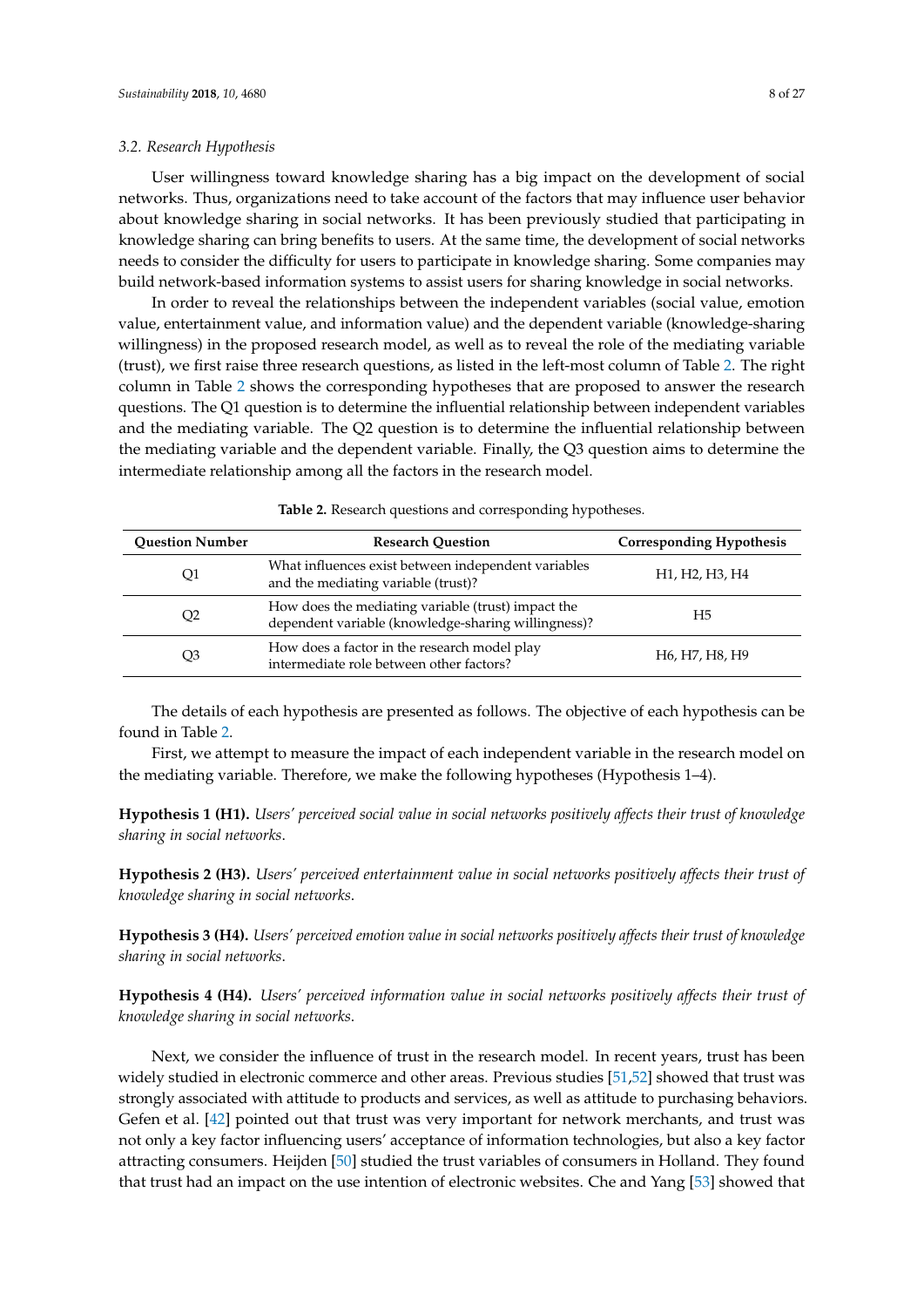trust not only had a positive impact on users' willingness to use microblogging services, and concluded that trust can be used as an important indicator of consumer behavior in the Internet environment. In social networks, users' trust of the entire network, as well as the members in the network, is very important for users to decide whether to share knowledge in social networks. Therefore, we attempt to reveal whether trust has a significant impact on user willingness of sharing knowledge in social networks. As a result, we make the following hypotheses (H5~H9).

**Hypothesis 5 (H5).** *Users' trust of social networks positively affects their willingness toward knowledge sharing in social networks*.

**Hypothesis 6 (H6).** *Users' trust of social networks plays an intermediary role between users' perceived social value and their knowledge-sharing willingness in social networks*.

**Hypothesis 7 (H7).** *Users' trust of social networks plays an intermediary role between users' perceived entertainment value and their knowledge-sharing willingness in social networks*.

**Hypothesis 8 (H8).** *Users' trust of social networks plays an intermediary role between users' perceived emotion value and their knowledge-sharing willingness in social networks*.

**Hypothesis 9 (H9).** *Users' trust of social networks plays an intermediary role between users' perceived information value and their knowledge-sharing willingness in social networks*.

# <span id="page-8-0"></span>**4. Questionnaire and Data Collection**

# *4.1. Questionnaire Design*

The questionnaire is the foundation of the further studies in this paper. In order to ensure the validity and reliability of the questionnaire, we conducted a survey of previous work and took into account the special properties of social networks to finalize 21 questions, which are shown in Table [3.](#page-9-0) The questionnaire table consists of three parts, which are discussed as follows.

(1) The usage of social networks. This part of the questionnaire focuses on the general information about users' usage of social networks. Questions in this part include type of social network platforms, duration of using social networks, average daily time spent on social networks, number of friends in social networks, and frequency of using social networks.

(2) Basic information about users. This part of the questionnaire includes the gender, age, and educational background of the surveyed users.

(3) Questionnaire on independent variables, mediating variable, and dependent variable. This part of the questionnaire is the core of the whole questionnaire. This study contains four independent variables (social value, entertainment value, emotion value, and information value), one mediating variable (trust), and one dependent variable (knowledge-sharing willingness). After a preliminary investigation, we make the formal index of investigation, as shown in Table [3.](#page-9-0) Most questions can be found in previous studies to ensure the validity and reliability of the questionnaire. Each item of the questionnaire is assessed using a 5-point Likert scale from the bottom value 'strongly disagree' to the top value 'strongly agree'.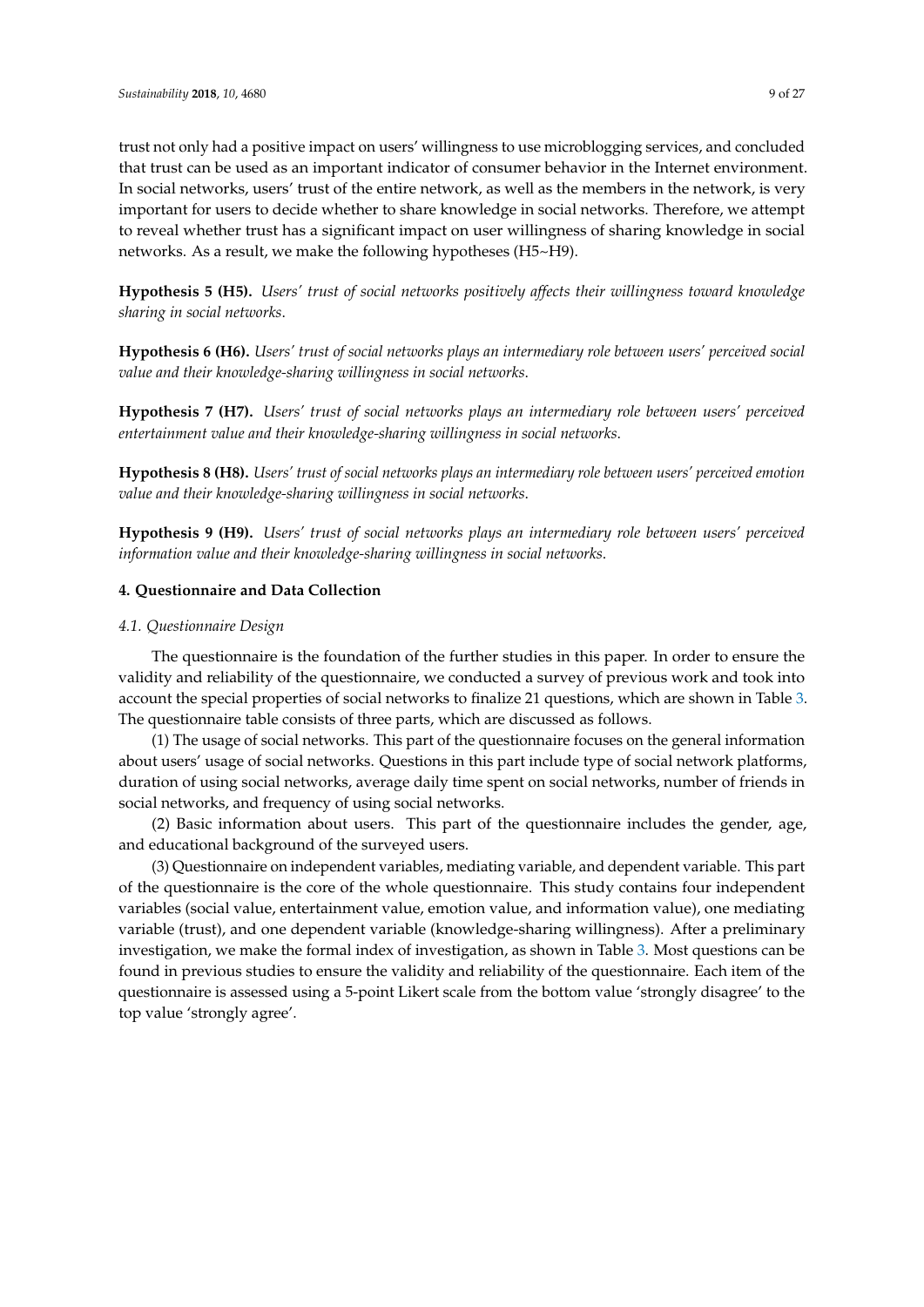<span id="page-9-0"></span>

| Construct                        | <b>Question Code</b> | <b>Measurement Problem</b>                                                                                                                                |
|----------------------------------|----------------------|-----------------------------------------------------------------------------------------------------------------------------------------------------------|
|                                  | Q101                 | Social networks enable me to make a number of new<br>friends with similar interests.                                                                      |
| Social Value [27-29]             | Q102                 | Social networks enrich my social relationships in the<br>real world.                                                                                      |
|                                  | Q103                 | The activities in social networks enrich my daily<br>social life.                                                                                         |
|                                  | Q201                 | Social networks make me happy especially when I<br>am boring.                                                                                             |
| Entertainment Value [28]         | Q202                 | I would like to spend time on social networks<br>compared with other things.                                                                              |
|                                  | Q203                 | I feel very funny to post messages, have discussions,<br>and communications in social networks.                                                           |
|                                  | Q301                 | I feel satisfied when I share some knowledge with<br>my friends in social network.                                                                        |
| Emotion Value [27]               | Q302                 | The interesting information in social networks can<br>motivate me to make knowledge sharing in<br>social networks.                                        |
|                                  | Q303                 | I am emotionally involved in social networks<br>because of my experiences on participating in social<br>network activities.                               |
|                                  | Q401                 | Social networks are helpful for me to get necessary<br>information from other users or places.                                                            |
| Information Value [27-29]        | Q402                 | The comments of my friends in social networks are<br>of referential values to me.                                                                         |
|                                  | Q403                 | Social network has been one of the major ways for<br>me to share knowledge and information with<br>other people.                                          |
|                                  | Q501                 | Social networks have a trustable technological<br>mechanism in information security and protection.                                                       |
| Trust [30-32]                    | Q <sub>502</sub>     | Users in social networks are trustable.                                                                                                                   |
|                                  | Q <sub>503</sub>     | The information and activities in social networks<br>are trustable.                                                                                       |
|                                  | Q504                 | Overall, social network platforms are worth trusting.                                                                                                     |
|                                  | Q601                 | I would make comments, forward posts, or @my<br>friends in social networks.                                                                               |
|                                  | Q602                 | I would share knowledge and information from<br>social networks with my friends or family members.                                                        |
| Knowledge-Sharing<br>Willingness | Q603                 | I would share knowledge and information from<br>social networks to my personal information space<br>(such as friend circle in Wechat (http://wx.qq.com)). |
|                                  | Q604                 | I would share knowledge and information from<br>social networks to other network platforms.                                                               |
|                                  | Q605                 | I would share my personal experiences about social<br>networks with other members.                                                                        |

**Table 3.** Indicators of the questionnaire.

# *4.2. Data Collection*

The data collection stage consisted of two steps. First, we performed a micro-survey to validate the reliability and validity of variables. Then, we performed a formal survey to collect data.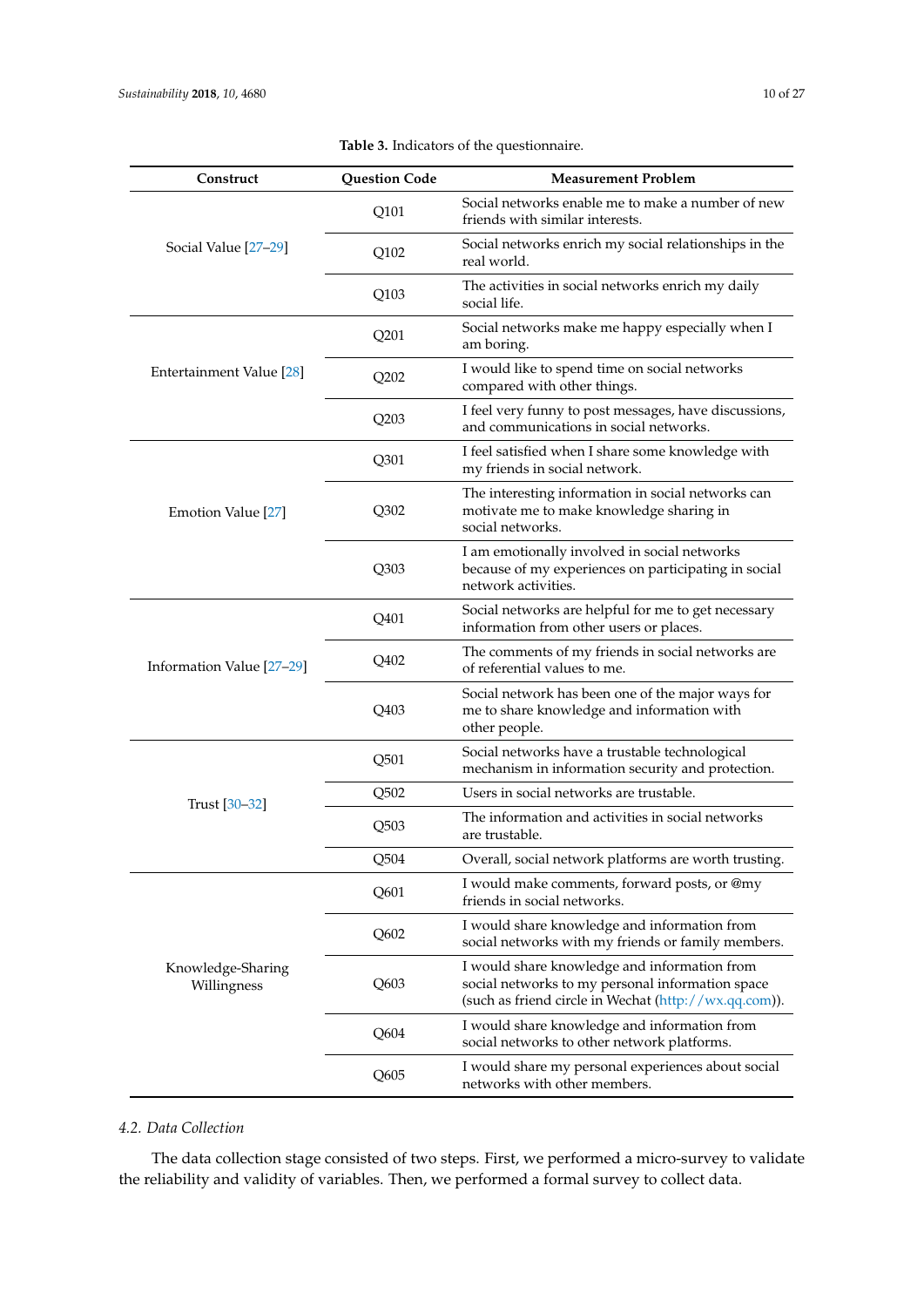In the micro-survey, we issued a total of 56 questionnaires on social network platforms including WeChat and QQ, and received a total of 56 responses within 1 week. There were 5 questionnaires that contained inconsistent answers or incomplete information, which were removed from the data set. Consequently, 51 valid questionnaires (about 91% of the total questionnaires) were collected.

In the micro-survey data set, the proportions of male and female were 35.3% and 64.7%, respectively. The age of surveyed users ranged from 18 to 24 years old, and 90% of the users were undergraduates and graduates.

In order to measure the effectiveness of the micro-survey data, we use SPSS software to analyze the validity and reliability of the micro-survey data. For validity analysis, we use the KMO (Kaiser-Meyer-Olkin) test and the Bartlett test of sphericity [\[54\]](#page-26-16). The KMO test is used to measure the correlations among variables, whose results are between 0 and 1. If the KMO test value is over 0.8, we can ensure the validity of the collected dataset. Generally, the KMO test value should not be less than 0.5, which indicates that the results of data analysis may be not useful. In this situation, the questionnaires are not appropriate and need to be revised. The Bartlett test of sphericity is used to test the hypothesis that the correlation matrix is an identity matrix, which would indicate that the variables are unrelated and therefore unsuitable for structure detection. Basically, if the significance value of the Bartlett test is less than 0.05, the variables are suitable for performing factor analysis.

Table [4](#page-10-0) shows the pre-analysis results of the reliability and validity of the micro-survey data. We can see that the KMO values of the variables except information value and entertainment value are all over 0.7, showing that the questionnaires are suitable for factor analysis. The significance values with respect to the Bartlett test of sphericity are all below 0.001, indicating that the factor analysis method is applicable for the questionnaires.

<span id="page-10-0"></span>

|                                  |                     | <b>KMO</b> | <b>Bartlett's Test of Sphericity</b> |         |              |                                                        |  |
|----------------------------------|---------------------|------------|--------------------------------------|---------|--------------|--------------------------------------------------------|--|
| Variable                         | Cronbach's $\alpha$ | Value      | Approximate<br>Chi-Square            | Freedom | Significance | <b>Cumulative Variance</b><br><b>Contribution Rate</b> |  |
| Social Value                     | 0.867               | 0.731      | 71.736                               | 3       | < 0.001      | 79.19%                                                 |  |
| Entertainment<br>Value           | 0.836               | 0.688      | 63.025                               | 3       | < 0.001      | 75.94%                                                 |  |
| <b>Emotion Value</b>             | 0.800               | 0.703      | 45.743                               | 3       | < 0.001      | 71.47%                                                 |  |
| Information Value                | 0.710               | 0.652      | 29.263                               | 3       | < 0.001      | 65.84%                                                 |  |
| Trust                            | 0.859               | 0.763      | 91.752                               | 6       | < 0.001      | 70.47%                                                 |  |
| Knowledge-Sharing<br>Willingness | 0.872               | 0.786      | 130.974                              | 10      | < 0.001      | 67.20%                                                 |  |
| Cronbach's $\alpha = 0.924$      |                     |            |                                      |         |              |                                                        |  |

**Table 4.** Pre-analysis of the reliability and validity of variables.

After the pre-analysis of the micro-survey data set, we performed a formal survey to collect data. The formal questionnaires were conducted on Questionnaire Star [\[55\]](#page-26-17), which is a popular free tool for questionnaires. We prepared the electronic version of the questionnaires and sent invitations through several social network platforms in China, including WeChat, QQ, and Sina Weibo. WeChat and QQ are usually regarded as instant-messaging tools, which are similar to MSN Message. Sina Weibo, which is the largest microblogging platform in China, provides microblogging services like Twitter. In addition, we also sent paper questionnaires to several universities. The entire questionnaire period lasted for half a month and resulted in 280 questionnaire responses. After removing some invalid questionnaires, 245 valid responses remained (about 87.5% of the total questionnaires).

#### *4.3. Properties of Data*

Table [5](#page-11-0) shows the basic statistics of the surveyed users. We can see that the ratio between male and female users is 43.7:56.3, and the ages of most users ranges from 19 to 24 years old. Table [6](#page-11-1) shows the statistics of the users in using social networks. It shows that Wechat is the most widely used social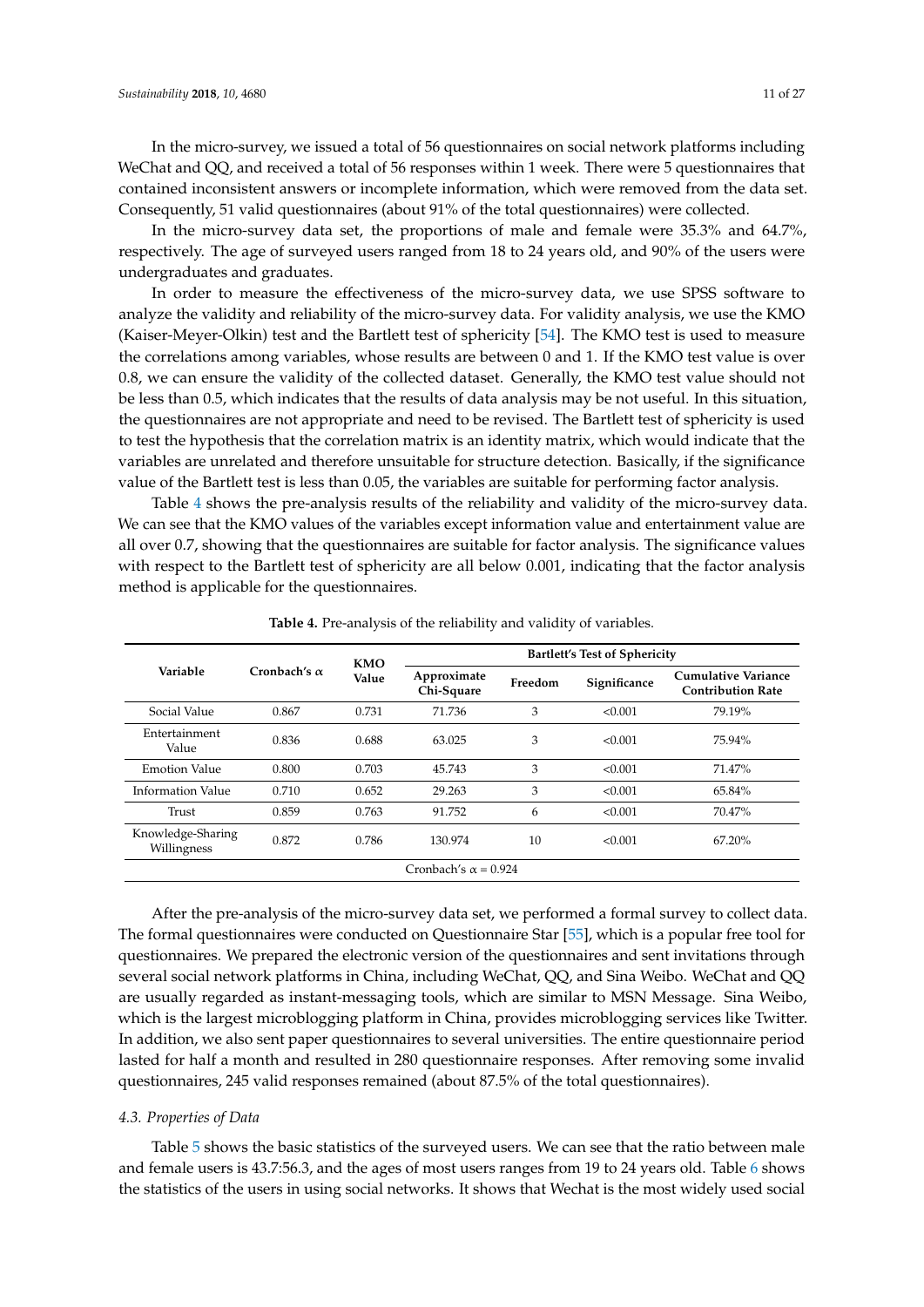<span id="page-11-0"></span>network tool. In addition, current Wechat users are mostly between 20 and 29 years old. This also indicates that the sample of this study is consistent with the real world, implying that the surveyed users are representative and of high reliability.

| <b>Item</b>          | Category          | Count | Percentage |
|----------------------|-------------------|-------|------------|
|                      | Male              | 107   | $43.7\%$   |
| Gender               | Female            | 138   | 56.3%      |
|                      | $<$ 18            | 8     | $3.3\%$    |
|                      | $19 - 24$         | 159   | 64.9%      |
| Age                  | $25 - 34$         | 73    | 29.8%      |
|                      | $35 - 44$         | 4     | 1.6%       |
|                      | >45               | 1     | $0.4\%$    |
|                      | High School       | 5     | $2.0\%$    |
|                      | College Education | 6     | $2.4\%$    |
| Education Background | Bachelor          | 144   | 58.8%      |
|                      | Master and Ph.D.  | 90    | 36.7%      |

**Table 5.** Basic statistics of the surveyed users.

| Table 6. Statistics of using social networks. |  |  |  |
|-----------------------------------------------|--|--|--|
|-----------------------------------------------|--|--|--|

<span id="page-11-1"></span>

| Item                        | Category           | Count | Percentage |
|-----------------------------|--------------------|-------|------------|
|                             | QQ                 | 108   | 44.1%      |
|                             | Wechat             | 116   | 47.3%      |
| Social-Network Tool Used    | Microblog          | 19    | 7.8%       |
|                             | Others             | 2     | 0.8%       |
|                             | Less than 0.5 year | 6     | 2.4%       |
| Duration of Using           | $0.5-1$ year       | 8     | $3.3\%$    |
| Social Networks             | $1-2$ years        | 12    | 4.9%       |
|                             | Over 2 years       | 219   | 89.4%      |
|                             | Less than 1 h      | 33    | 13.5%      |
|                             | $1 - 2h$           | 84    | 34.3%      |
| Average Daily Time Spent on | $2-3h$             | 53    | 21.6%      |
| Social Networks             | $3-4h$             | 32    | 13.1%      |
|                             | Over 4 h           | 43    | 17.6%      |
|                             | Less than 50       | 39    | 15.9%      |
| Number of Friends in        | $50 - 100$         | 60    | 24.5%      |
| Social Networks             | $100 - 200$        | 66    | 26.9%      |
|                             | Over 200           | 80    | 32.7%      |
|                             | 2–3 times/week     | 19    | 7.8%       |
| Frequency of Using          | 4–6 times/week     | 29    | 11.8%      |
| Social Networks             | Over 7 times/week  | 197   | $80.4\%$   |

# *4.4. Reliability and Validity*

After collecting the data, we used the SPSS tool to validate the reliability and validity of the data. The internal-consistency reliability reflects the stability of individual measurement items across replications from the same information source. This kind of reliability is assessed by computing Cronbach's α. The validity test is used to examine the authenticity of the subjects. The analysis results of the reliability and validity of the collected data are shown in Table [7.](#page-12-1) It shows that most of the Cronbach's  $\alpha$  measures for variables are over 0.8, and the overall Cronbach's  $\alpha$  is 0.940, indicating that the scale system is highly reliable. All the KMO test values of the variables are greater than 0.7, except that for information value. The significance value of the Bartlett's test of sphericity is less than 0.001, which shows that the factor analysis method is applicable to the questionnaire.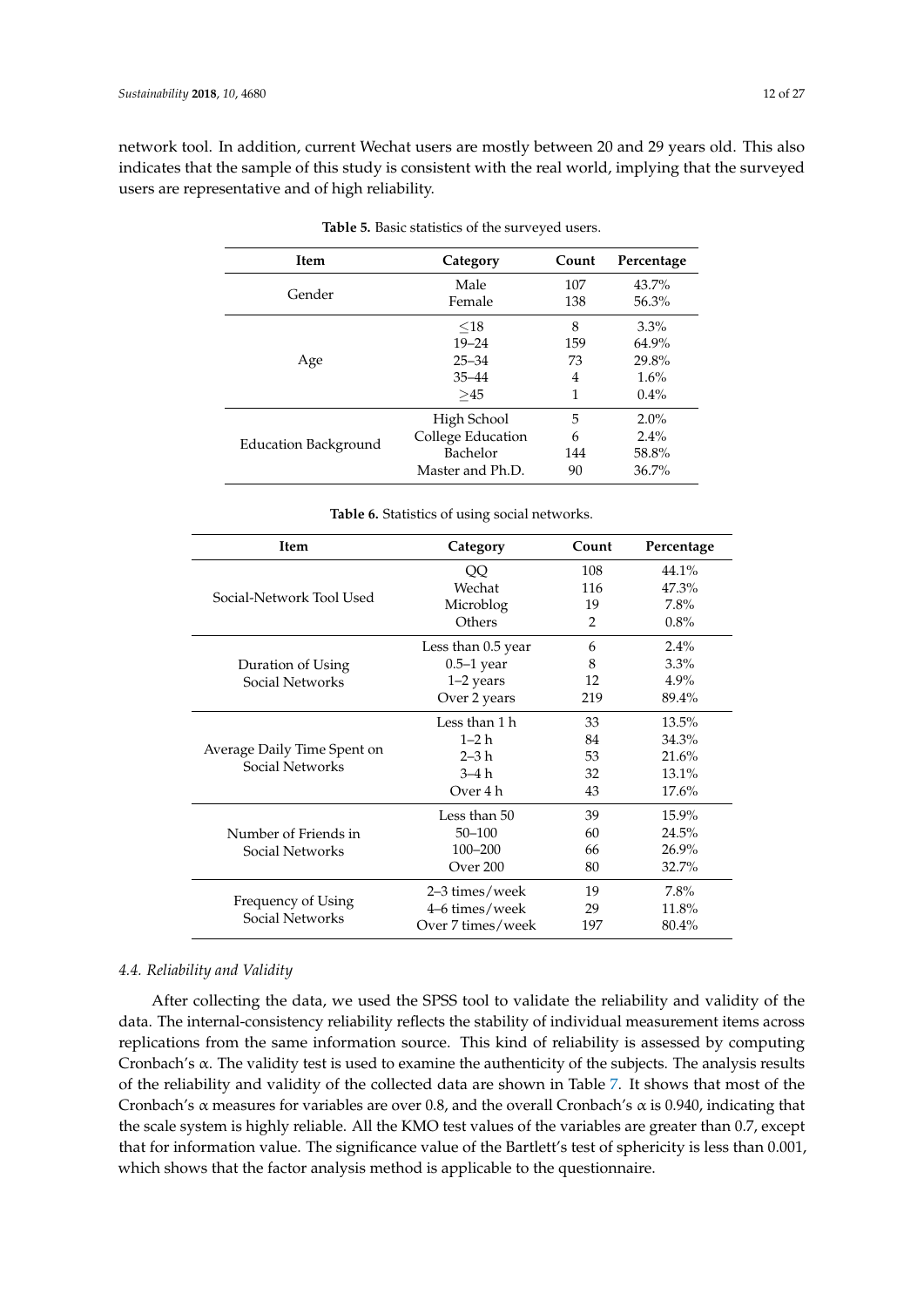<span id="page-12-1"></span>

|                                  |                     | KMO   | <b>Bartlett's Test of Sphericity</b> |         |              |                                                 |  |
|----------------------------------|---------------------|-------|--------------------------------------|---------|--------------|-------------------------------------------------|--|
| Variable                         | Cronbach's $\alpha$ | Value | Approximate<br>Chi-Square            | Freedom | Significance | Cumulative Variance<br><b>Contribution Rate</b> |  |
| Social Value                     | 0.859               | 0.718 | 346.285                              | 3       | < 0.001      | 78.10%                                          |  |
| Entertainment<br>Value           | 0.816               | 0.710 | 255.183                              | 3       | < 0.001      | 73.17%                                          |  |
| <b>Emotion Value</b>             | 0.844               | 0.716 | 309.000                              | 3       | < 0.001      | 76.29%                                          |  |
| Information Value                | 0.738               | 0.684 | 158.254                              | 3       | < 0.001      | 65.63%                                          |  |
| Trust                            | 0.880               | 0.833 | 505.144                              | 6       | < 0.001      | 73.49%                                          |  |
| Knowledge-Sharing<br>Willingness | 0.903               | 0.874 | 729.616                              | 10      | < 0.001      | 72.00%                                          |  |
| Cronbach's $\alpha = 0.940$      |                     |       |                                      |         |              |                                                 |  |

**Table 7.** Reliability and validity analysis on variables.

## *4.5. Common-Method Bias Test*

As we collected questionnaires on both the independent and dependent variables from the same respondents at one point in time, potential common-method bias (CMB) as a false internal consistency might be present in the data [\[56](#page-26-18)[,57\]](#page-26-19). In order to examine whether CMB is a concern in the study, we employ Harmon's single-factor method [\[56\]](#page-26-18) to test CMB. We used the SPSS software and conducted an exploratory factor analysis on all factors (the eight items shown in Tables [5](#page-11-0) and [6\)](#page-11-1). The total variance explained by all factors is 75.36% and the highest variance explained by one factor is 39.20%, which is less than 50%, indicating that CMB is not a concern in the data set.

## <span id="page-12-0"></span>**5. Data Analysis**

In this section, we perform data analysis on the collected data to verify the hypotheses. In Section [5.1,](#page-12-2) we use principal component analysis and the maximum likelihood method to carry out factor analysis to ensure the design rationality of model variables. In Section [5.2,](#page-15-0) we make correlation analysis to find out the correlations among the independent variables, the mediator variable, and the dependent variable. Correlation analysis refers to the analysis of two or more correlated variable elements to measure the closeness of the variable factors. In Section [5.3,](#page-16-0) we measure the mediating effects of trust in the research model. And finally Section [5.4](#page-20-0) summarizes the results of hypotheses validation.

# <span id="page-12-2"></span>*5.1. Factor Analysis*

Factor analysis aims to find out the number of factors that affect the observed variables, as well as the correlations between each factor and each observed variable to reveal the inherent structure of a relatively large set of variables. In this section, we use SPSS software to perform factor analysis on the collected data set. In particular, we use the maximum likelihood method and principal component analysis method to analyze the exploratory factors.

#### 5.1.1. Independent Variables

Exploratory factor analysis of independent variables is shown in Table [8.](#page-13-0) The cumulative contribution rate of the first four factors is over 70%, indicating that the content of the questionnaire can be well explained by the first four factors. The orthogonal rotation is performed by using the maximum variance rotation method. The results are shown in Table [9.](#page-13-1)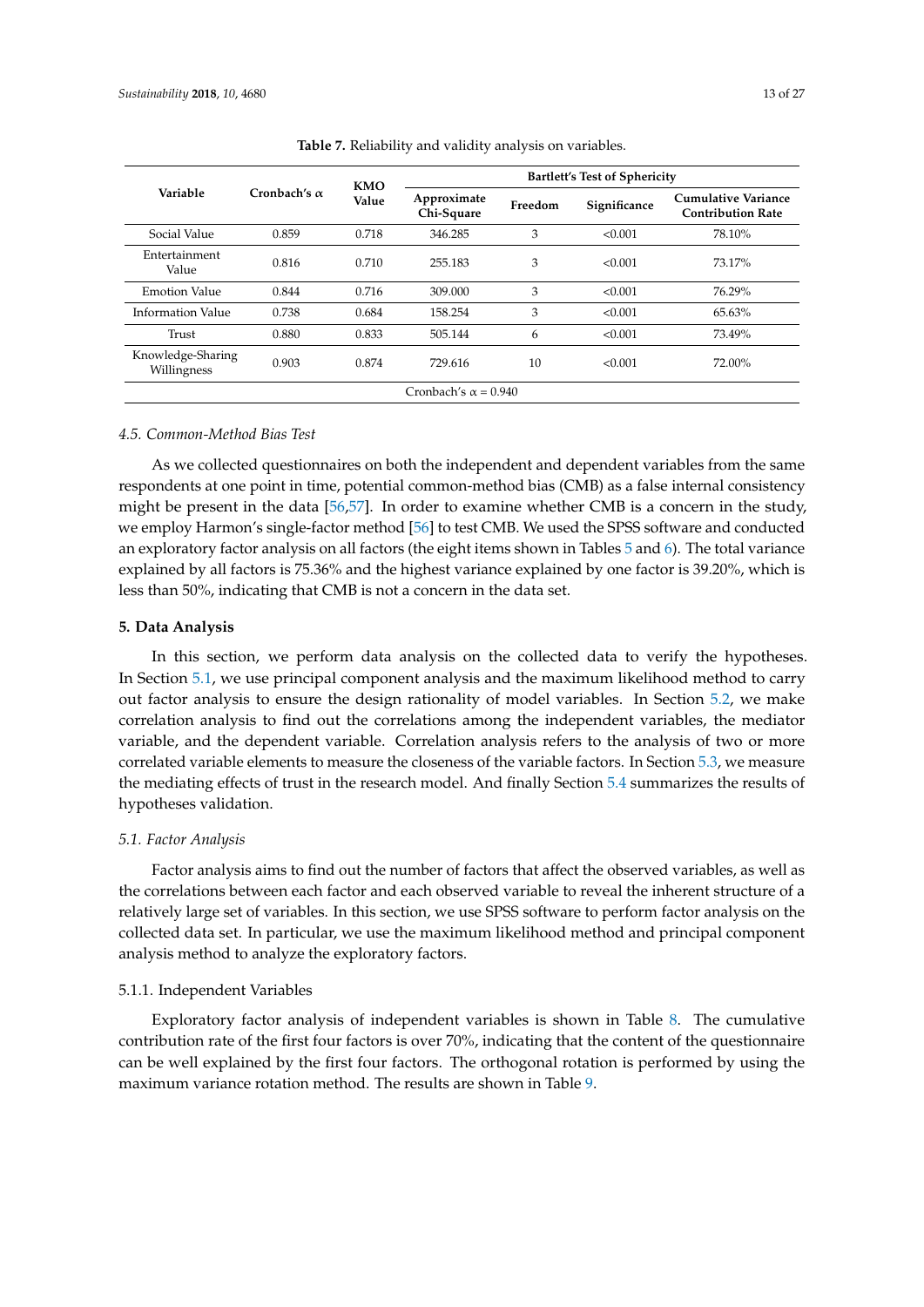<span id="page-13-0"></span>

|           | Initial Eigenvalue |                        |                          | Sum of Squares of Extracted Load |                        |                          |
|-----------|--------------------|------------------------|--------------------------|----------------------------------|------------------------|--------------------------|
| Component | <b>Total</b>       | Percentage<br>Variance | Cumulative<br>Percentage | <b>Total</b>                     | Percentage<br>Variance | Cumulative<br>Percentage |
| 1         | 6.077              | 50.638                 | 50.638                   | 6.077                            | 50.638                 | 50.638                   |
| 2         | 1.157              | 9.641                  | 60.279                   | 1.157                            | 9.641                  | 60.279                   |
| 3         | 0.973              | 8.110                  | 68.389                   | 0.973                            | 8.110                  | 68.389                   |
| 4         | 0.735              | 6.125                  | 74.514                   | 0.735                            | 6.125                  | 74.514                   |
| 5         | 0.597              | 4.978                  | 79.492                   |                                  |                        |                          |
| 6         | 0.512              | 4.263                  | 83.755                   |                                  |                        |                          |
| 7         | 0.453              | 3.772                  | 87.527                   |                                  |                        |                          |
| 8         | 0.395              | 3.293                  | 90.819                   |                                  |                        |                          |
| 9         | 0.332              | 2.768                  | 93.588                   |                                  |                        |                          |
| 10        | 0.272              | 2.267                  | 95.855                   |                                  |                        |                          |
| 11        | 0.264              | 2.199                  | 98.053                   |                                  |                        |                          |
| 12        | 0.234              | 1.947                  | 100.000                  |                                  |                        |                          |

| Table 8. Variance of independent variables. |  |
|---------------------------------------------|--|
|---------------------------------------------|--|

**Table 9.** Factor loading matrix.

<span id="page-13-1"></span>

|                  |                                                                                                                             |                 | Component              |                  |                      |  |  |
|------------------|-----------------------------------------------------------------------------------------------------------------------------|-----------------|------------------------|------------------|----------------------|--|--|
| Ouestion         | <b>Measurement Problem</b>                                                                                                  | Social<br>Value | Entertainment<br>Value | Emotion<br>Value | Information<br>Value |  |  |
| Q101             | Social networks enable me to make a number of new<br>friends with similar interests.                                        | 0.852           |                        |                  |                      |  |  |
| Q102             | Social networks enrich my social relationships in the<br>real world.                                                        | 0.820           |                        |                  |                      |  |  |
| Q103             | The activities in social networks enrich my daily<br>social life.                                                           | 0.720           |                        |                  |                      |  |  |
| Q201             | Social networks make me happy especially when I<br>am boring.                                                               |                 | 0.826                  |                  |                      |  |  |
| Q202             | I would like to spend time on social networks<br>compared with other things.                                                |                 | 0.763                  |                  |                      |  |  |
| Q203             | I feel very funny to post messages, have discussions,<br>and communications in social networks.                             |                 | 0.676                  |                  |                      |  |  |
| Q301             | I feel satisfied when I share some knowledge with<br>my friends in social network.                                          |                 |                        | 0.833            |                      |  |  |
| Q302             | The interesting information in social networks can<br>motivate me to make knowledge sharing in<br>social networks.          |                 |                        | 0.784            |                      |  |  |
| O303             | I am emotionally involved in social networks<br>because of my experiences on participating in social<br>network activities. |                 |                        | 0.582            |                      |  |  |
| Q401             | Social networks are helpful for me to get necessary<br>information from other users or places.                              |                 |                        |                  | 0.825                |  |  |
| Q402             | The comments of my friends in social networks are<br>of referential values to me.                                           |                 |                        |                  | 0.685                |  |  |
| O <sub>403</sub> | Social network has been one of the major ways to<br>share knowledge and information with other people.                      |                 |                        |                  | 0.681                |  |  |

# 5.1.2. Mediating Variable

The mediating variable is explored by factorial analysis to explain the total variance of the mediating variable. The results are shown in Table [10.](#page-14-0) The cumulative contribution rate of one factor is 73.488%, which can well explain the contents of the original questionnaire.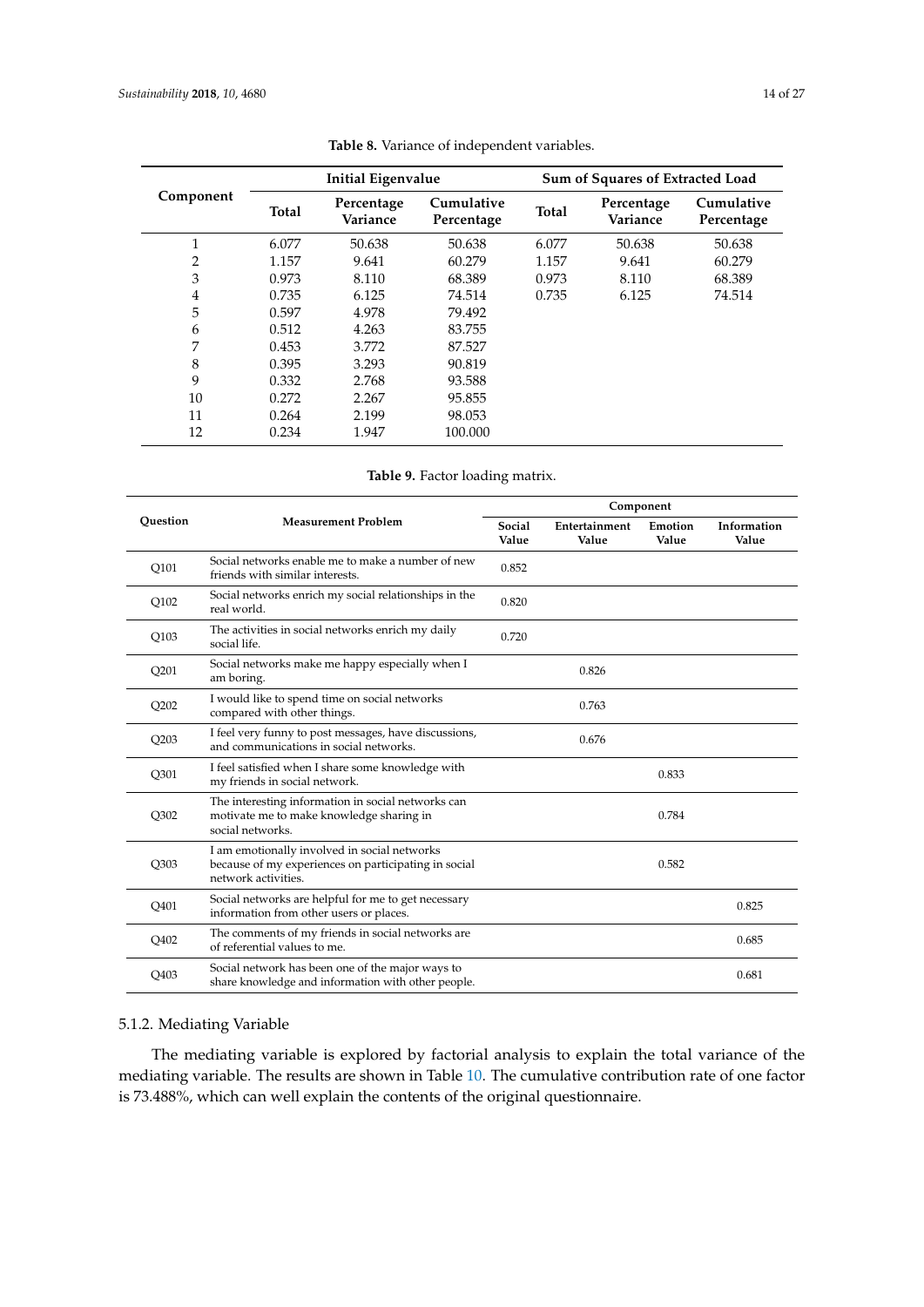<span id="page-14-0"></span>

|           | Initial Eigenvalue |                        |                          | Sum of Squares of Extracted Load |                        |                          |
|-----------|--------------------|------------------------|--------------------------|----------------------------------|------------------------|--------------------------|
| Component | <b>Total</b>       | Percentage<br>Variance | Cumulative<br>Percentage | <b>Total</b>                     | Percentage<br>Variance | Cumulative<br>Percentage |
|           | 2.940              | 73.488                 | 73.488                   | 2.940                            | 73.488                 | 73.488                   |
| 2         | 0.431              | 10.782                 | 84.270                   |                                  |                        |                          |
| 3         | 0.351              | 8.765                  | 93.035                   |                                  |                        |                          |
| 4         | 0.279              | 6.965                  | 100.000                  |                                  |                        |                          |

**Table 10.** Variance of the mediating variable.

From the load matrix of the mediating variable, as shown in Table [11,](#page-14-1) we can see that the factor scores are greater than 0.8. This means that these factors can be classified into one class, which is the mediating variable trust in our research model.

<span id="page-14-1"></span>

| Ouestion                      | <b>Measurement Problem</b>                                                                          | Component    |
|-------------------------------|-----------------------------------------------------------------------------------------------------|--------------|
|                               |                                                                                                     | <b>Trust</b> |
| O <sub>501</sub>              | Social networks have a trustable technological mechanism in<br>information security and protection. | 0.892        |
| O <sub>5</sub> 0 <sub>2</sub> | Users in social networks are trustable.                                                             | 0.858        |
| O <sub>503</sub>              | The information and activities in social networks are trustable.                                    | 0.856        |
| O <sub>504</sub>              | Overall, social network platforms are worth trusting.                                               | 0.822        |

# 5.1.3. Dependent Variable

The main variance of the dependent variables is explained by the factor analysis on the dependent variables. As shown in Table [12,](#page-14-2) the cumulative contribution rate of one factor is 72.000%, which can well explain the contents of the original questionnaire.

<span id="page-14-2"></span>

|                | Initial Eigenvalue |                        |                          | Sum of Squares of Extracted Load |                        |                          |
|----------------|--------------------|------------------------|--------------------------|----------------------------------|------------------------|--------------------------|
| Component      | <b>Total</b>       | Percentage<br>Variance | Cumulative<br>Percentage | <b>Total</b>                     | Percentage<br>Variance | Cumulative<br>Percentage |
|                | 3.600              | 72.000                 | 72.000                   | 3.600                            | 72.000                 | 72.000                   |
| $\overline{2}$ | 0.487              | 9.738                  | 81.738                   |                                  |                        |                          |
| 3              | 0.343              | 6.857                  | 88.594                   |                                  |                        |                          |
| 4              | 0.299              | 5.980                  | 94.574                   |                                  |                        |                          |
| 5              | 0.271              | 5.426                  | 100.000                  |                                  |                        |                          |

**Table 12.** Variance of the dependent variable.

The results of the variable factor load are shown in Table [13,](#page-15-1) which shows that the factor scores are greater than 0.8. Thus, they can be classified into one class, and this class is named as knowledge-sharing willingness according to the characteristics of the question.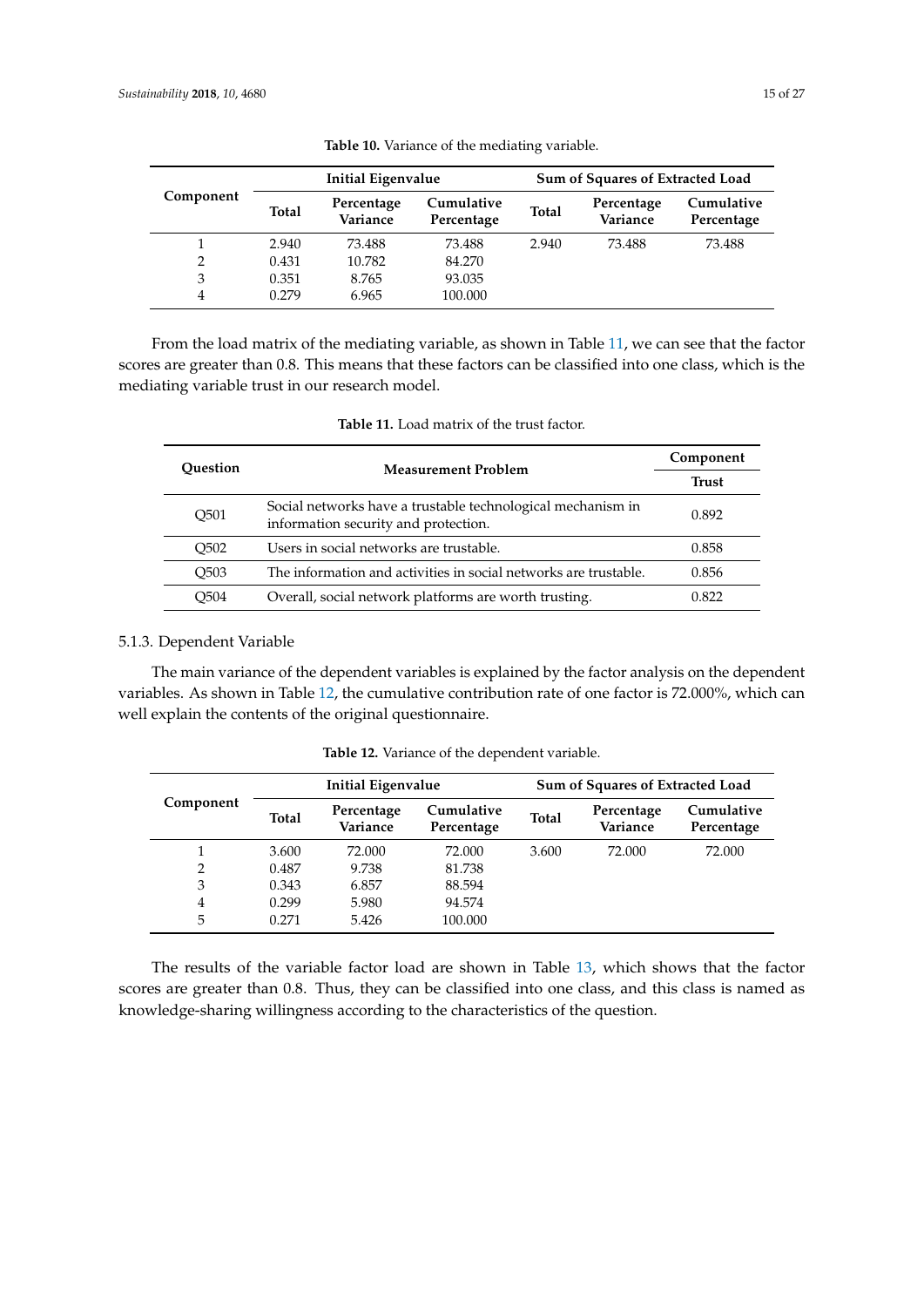<span id="page-15-1"></span>

| Ouestion | <b>Measurement Problem</b>                                                                                                             | Component                            |
|----------|----------------------------------------------------------------------------------------------------------------------------------------|--------------------------------------|
|          |                                                                                                                                        | <b>Knowledge-Sharing Willingness</b> |
| O601     | I would make comments, forward posts, or @my<br>friends in social networks.                                                            | 0.852                                |
| O602     | I would share knowledge and information from<br>social networks with my friends or family members.                                     | 0.850                                |
| O603     | I would share knowledge and information from<br>social networks to my personal information space<br>(such as friend circle in Wechat). | 0.849                                |
| O604     | I would share knowledge and information from<br>social networks to other network platforms.                                            | 0.848                                |
| O605     | I would share my personal experiences about social<br>networks with other members.                                                     | 0.844                                |

**Table 13.** Load matrix of the knowledge-sharing willingness factor.

#### <span id="page-15-0"></span>*5.2. Correlation Analysis*

Correlation analysis is a statistical method that aims to reveal whether there is a relationship between variables. If there is a relationship, we need to quantify the relationship. As correlation analysis generally employs the Pearson coefficient to express the linear relationship among variables, in this paper we also use the Pearson correlation analysis method to analyze the correlation between social value, entertainment value, emotion value, information value, trust, and knowledge-sharing willingness. In particular, we use *r* to represent the Pearson correlation coefficient. A positive value of *r* indicates that the two variables tested are positively correlated, while a negative value of *r* means the two variables have a negative correlation. When −1 < *r* < 1, the greater the absolute value of *r*, the greater the correlation between the two variables. Table [14](#page-15-2) shows the mean value of each variable according to the Pearson analysis.

**Table 14.** Overall results of the correlation analysis.

<span id="page-15-2"></span>

|                    | Social<br>Value | Entertainment<br>Value | Emotion<br>Value | Information<br>Value | <b>Trust</b> | Knowledge-Sharing<br>Willingness |
|--------------------|-----------------|------------------------|------------------|----------------------|--------------|----------------------------------|
| Overall Mean       | 3.493           | 3.401                  | 3.386            | 3.612                | 2.960        | 3.525                            |
| Standard Deviation | 0.828           | 0.804                  | 0.823            | 0.736                | 0.770        | 0.707                            |

As shown in Table [14,](#page-15-2) the mean value of knowledge-sharing willingness is 3.525, which shows high tendency of user willingness to share knowledge in social networks. The mean value of information value is 3.612, which is the highest value among all the values, indicating that information value is more sensitive to the perception of users compared with other factors.

Table [15](#page-16-1) shows the correlation analysis results between the four independent variables and the mediator variable (trust). In Table [15,](#page-16-1) a value less than 0.001 means that the actual value is too small to be correctly shown in the SPSS software. For such values, SPSS always outputs 0.000 by default. Table [15](#page-16-1) shows that the correlation coefficients of social value, entertainment value, emotion value, information value towards trust are 0.417, 0.440, 0.559, and 0.422, respectively. The Pearson correlation coefficients of the four independent variables are all positive. The significance value is at the 0.001 level, meaning that the correlation between the independent variables and trust is positive. The correlation between social value and trust is not higher than others, indicating that the social value of social networks is not highly influential to the trust of users on social networks. On the other hand, we can see the emotion value has a high impact on the trust, meaning that trust is basically a subjective attitude of users. In summary, we can conclude that Hypotheses 1–4 are validated.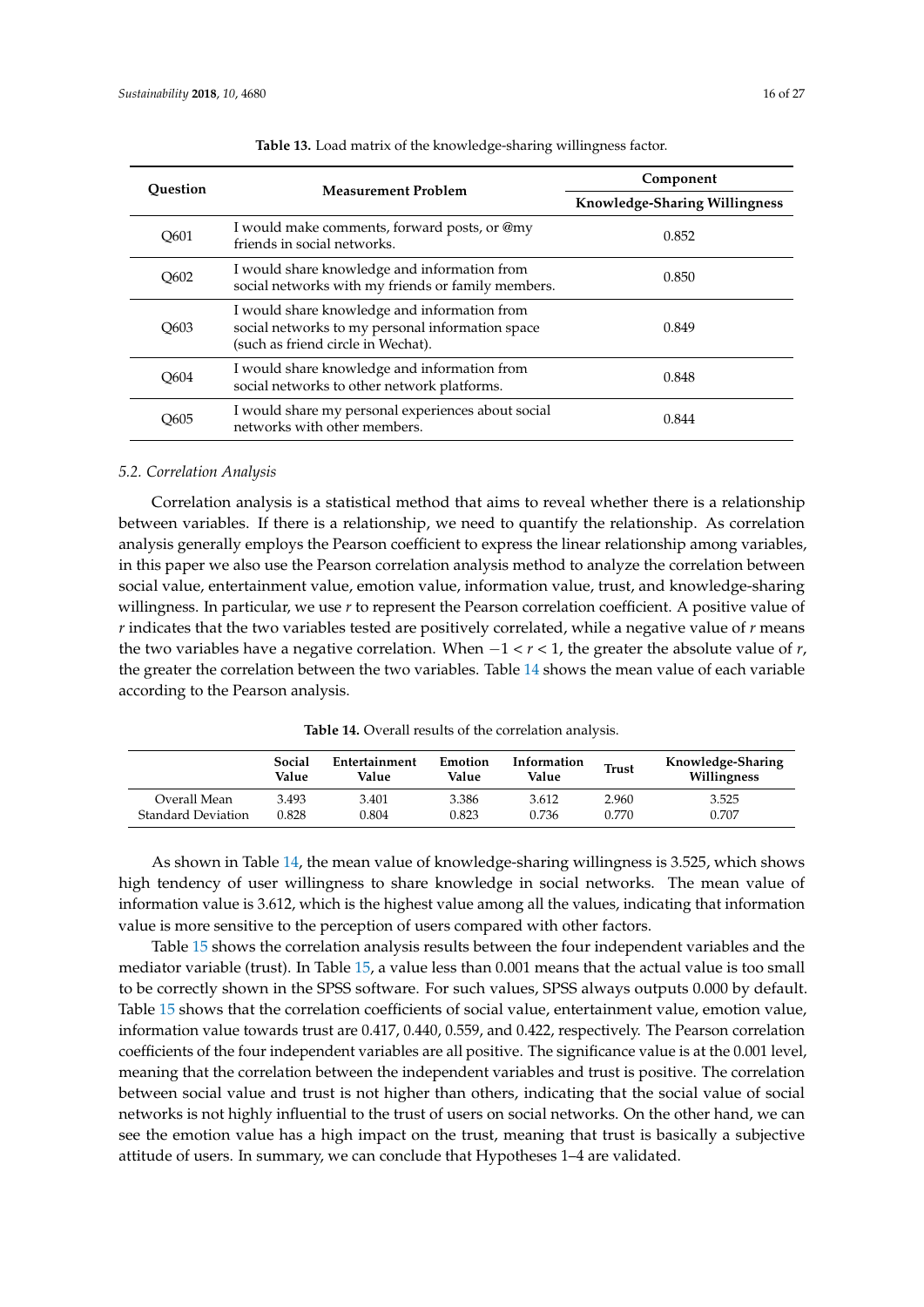<span id="page-16-1"></span>

| <b>Independent Variable</b> | Index                                           | <b>Mediation Variable (Trust)</b> |
|-----------------------------|-------------------------------------------------|-----------------------------------|
| Social Value                | Pearson correlation<br>Significant (two-tailed) | 0.417<br>< 0.001                  |
| Entertainment Value         | Pearson correlation<br>Significant (two-tailed) | 0.440<br>< 0.001                  |
| <b>Emotion Value</b>        | Pearson correlation<br>Significant (two-tailed) | 0.559<br>< 0.001                  |
| Information Value           | Pearson correlation<br>Significant (two-tailed) | 0.422<br>< 0.001                  |

**Table 15.** Correlation analysis between independent variables and trust.

The correlation analysis between trust and knowledge-sharing willingness is shown in Table [16.](#page-16-2) The correlation coefficient of trust towards knowledge-sharing willingness is 0.473. The significance probability of trust and knowledge-sharing willingness is less than 0.001, which is significant at the 0.001 level. We can see from the table that trust and knowledge-sharing willingness is positively correlated. The high value of the correlation coefficient of trust towards knowledge-sharing willingness shows that trust has a high impact on knowledge-sharing willingness. Thus, we can see that users' trust of social networks directly affects user willingness on knowledge sharing in social networks. In summary, we can conclude that Hypothesis 5 is validated.

**Table 16.** Correlation analysis between trust and knowledge-sharing willingness.

<span id="page-16-2"></span>

| Independent Variable | Index                    | Dependent Variable<br>(Knowledge-Sharing Willingness) |
|----------------------|--------------------------|-------------------------------------------------------|
| Trust                | Pearson correlation      | 0.473                                                 |
|                      | Significant (two-tailed) | < 0.001                                               |

#### <span id="page-16-0"></span>*5.3. Mediating Effects Analysis*

In this section, we use the hierarchical regression method to verify the mediating effect of attitude between different factors. We first present the mediating effect analysis of social value and knowledge-sharing willingness in Section [5.3.1.](#page-16-3) Then, we discuss the mediating effect analysis of entertainment value and knowledge-sharing willingness in Section [5.3.2.](#page-17-0) Section [5.3.3](#page-18-0) presents the mediating effect analysis of emotion value and knowledge-sharing willingness. And finally, Section [5.3.4](#page-19-0) discusses the mediating effect of information value and knowledge-sharing willingness.

The procedure of mediating effect analysis is based on the steps recommended by Baron and Kenny [\[58\]](#page-26-20). In particular, in order to check the mediating effect of the mediating variable *B* between the independent variable *A* and the dependent variable *C*, we first perform regression analysis from *A* to *C*, then perform regression analysis from *A* to *B*, and finally perform regression analysis from *A* and *B* to *C*.

# <span id="page-16-3"></span>5.3.1. Trust on Social Value and Knowledge-Sharing Willingness

We take social value as the independent variable and knowledge-sharing willingness as the dependent variable. Then, we conduct regression analysis on social value and knowledge-sharing willingness. The results are shown in Table [17.](#page-17-1) As shown in the table, the adjusted  $R^2$  is 0.300, meaning that the explanatory power of social value to knowledge-sharing willingness is 30.0%. This is also validated by the *F* test.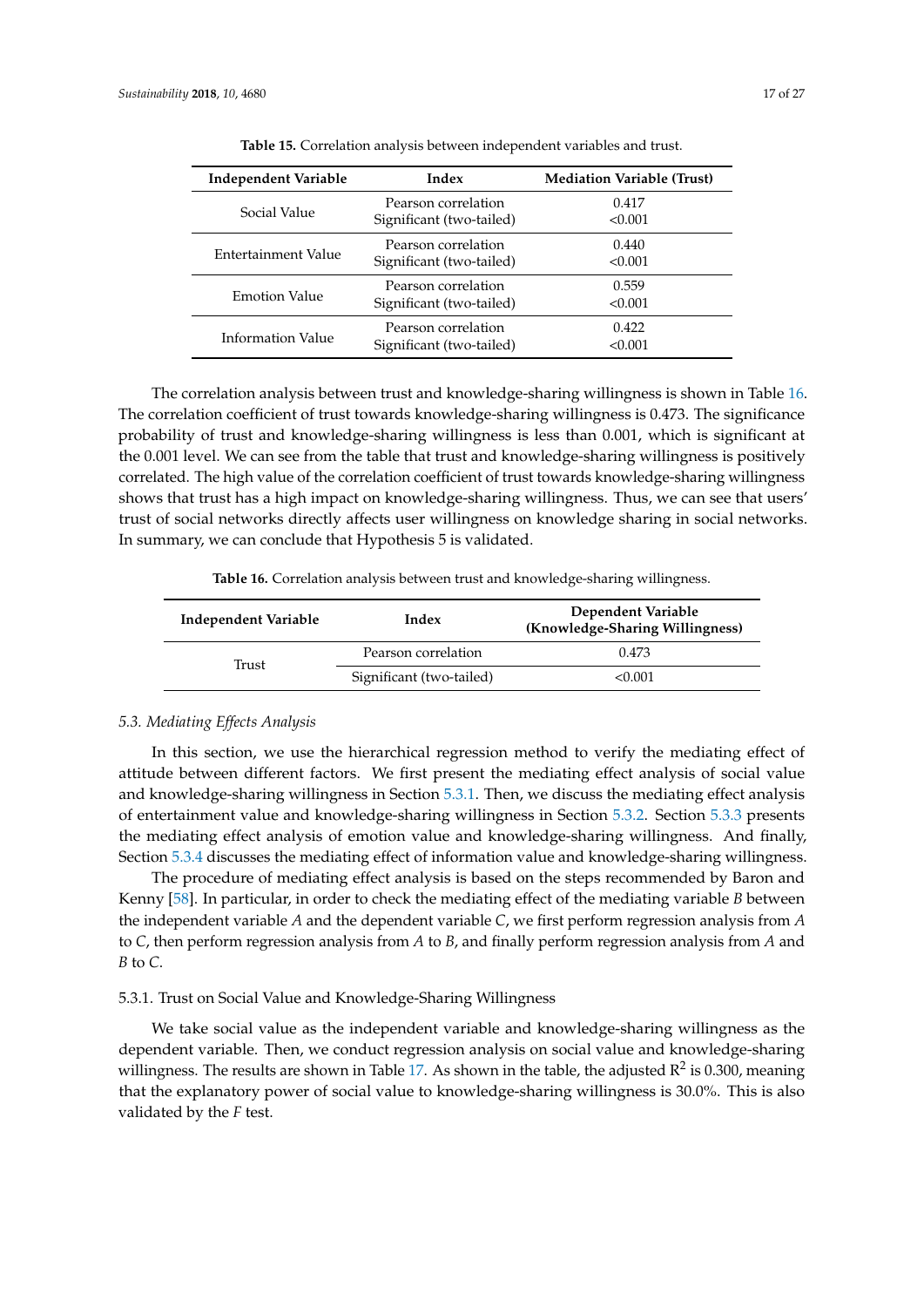<span id="page-17-1"></span>

| Independent Variable/<br>Dependent Variable    | $\mathbb{R}^2$ | Adjusted $\mathbb{R}^2$ |         | Sig.    | Standardized<br>Coefficient $\beta$ |
|------------------------------------------------|----------------|-------------------------|---------|---------|-------------------------------------|
| Social Value/<br>Knowledge-Sharing Willingness | 0.303          | 0.300                   | 105.545 | < 0.001 | 0.550                               |

**Table 17.** Regression analysis on social value and knowledge-sharing willingness.

Next, we perform regression analysis on social value and trust. The results are shown in Table [18,](#page-17-2) which shows that the standardized regression coefficient of social value is 0.417. The *F* value is 51.056, showing that the *F* test is passed. Table [18](#page-17-2) shows that the regression effect is significant and the regression coefficient is positive. It indicates that the social value for social networks has a significant positive impact on trust when other factors remain unchanged, meaning that the original Hypothesis 1 is validated. The value of the adjusted  $\mathsf{R}^2$  is 0.170, which shows that the explanatory power of social value to trust is 17.0%. This means that social value has a significant positive effect on the trust of users to share knowledge in social networks. When social value has a high value, users are much likely to have positive trust in participating in knowledge sharing in social networks.

**Table 18.** Regression analysis on social value and trust.

<span id="page-17-2"></span>

| Independent Variable/<br>Dependent Variable | $\mathbb{R}^2$ | Adjusted $\mathbb{R}^2$ |        | Sig.    | Standardized<br>Coefficient $\beta$ |
|---------------------------------------------|----------------|-------------------------|--------|---------|-------------------------------------|
| Social Value/Trust                          | 0.174          | 0.170                   | 51.056 | < 0.001 | 0.417                               |

Finally, we take social value and trust as the independent variables and knowledge-sharing willingness as the dependent variable. The results of the regression analysis on social value, trust, and knowledge-sharing willingness are shown in Table [19.](#page-17-3) Here, the adjusted  $\mathbb{R}^2$  is 0.370, which is validated by the *F* test. Compared with Table [17,](#page-17-1) we can see that the adjusted  $R^2$  in Table [19](#page-17-3) increases by 23.3%. In addition, the standardized regression coefficient β of social value is changed from 0.550 in Table [17](#page-17-1) to 0.427 in Table [19.](#page-17-3) The fact that 0.427 < 0.550 indicates that the effect of social value on knowledge-sharing willingness decreases, indicating that trust plays a partial mediating role between social value and knowledge-sharing willingness; thus Hypothesis 6 is established.

**Table 19.** Regression analysis on social value, trust, and knowledge-sharing willingness.

<span id="page-17-3"></span>

| Independent Variable/<br>Dependent Variable            | $R^2$ | Adjusted $\mathbb{R}^2$ |        | Sig.    | Standardized<br>Coefficient $\beta$ |
|--------------------------------------------------------|-------|-------------------------|--------|---------|-------------------------------------|
| Social Value + Trust/<br>Knowledge-Sharing Willingness | 0.375 | 0.370                   | 72.568 | < 0.001 | 0.427<br>0.295                      |

According to the results, we can see that users first have a stage of trust before they participate in knowledge sharing in social networks. That is, social value first stimulates users' trust towards knowledge sharing in social networks. Positive trust will lead to high willingness to participate in knowledge sharing. The results of analysis also show that social value can directly affect users' willingness to participate in knowledge sharing in social networks.

<span id="page-17-0"></span>5.3.2. Trust on Entertainment Value and Knowledge-Sharing Willingness

The regression analysis on entertainment value and knowledge-sharing willingness is carried out by setting entertainment value as the independent variable and knowledge-sharing willingness as the dependent variable. The results are shown in Table [20.](#page-18-1) In this regression analysis, the adjusted  $\mathbb{R}^2$  is 0.375, indicating that the explanatory power of entertainment value to knowledge-sharing willingness is 37.5%, which is validated by the *F* test.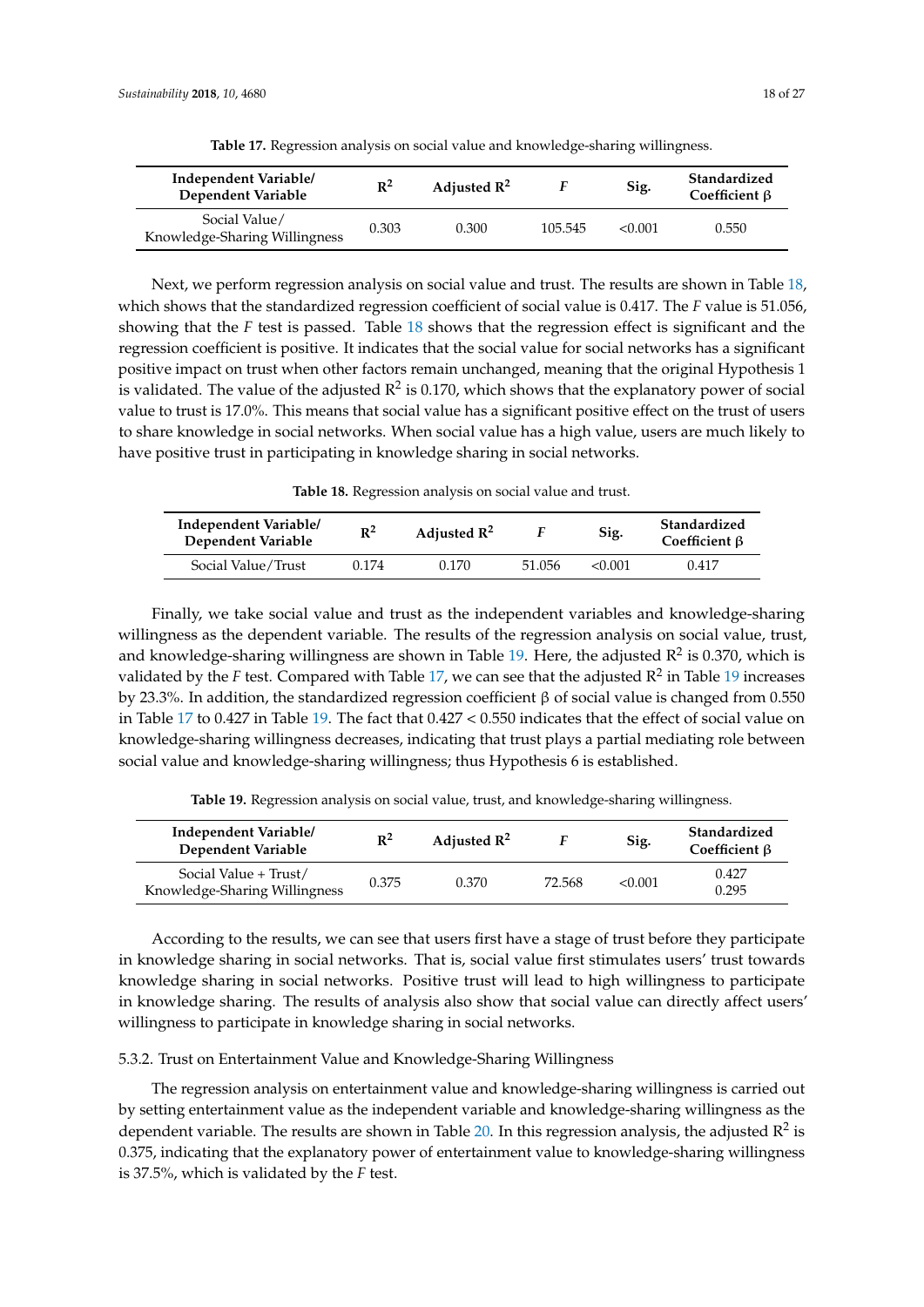<span id="page-18-1"></span>

| Independent Variable/<br>Dependent Variable           | $\mathbb{R}^2$ | Adjusted $\mathbb{R}^2$ |         | Sig.    | Standardized<br>Coefficient $\beta$ |
|-------------------------------------------------------|----------------|-------------------------|---------|---------|-------------------------------------|
| Entertainment Value/<br>Knowledge-Sharing Willingness | 0.378          | 0.375                   | 147.387 | < 0.001 | 0.614                               |

**Table 20.** Regression analysis on entertainment value and knowledge-sharing willingness.

Next, we report the results of regression analysis on entertainment value and trust. The results are shown in Table [21.](#page-18-2) We can conclude from the results that entertainment value has a positive effect on trust. The standardized regression coefficient of entertainment value is 0.440. The *F* value is 58.432, showing that the *F* test is passed. Table [21](#page-18-2) shows that the regression effect is significant and the regression coefficient is positive. It shows that users' perceived entertainment value for social networks has a significant positive impact on trust. The value of the adjusted  $\mathsf{R}^2$  is 0.191, which shows that the explanatory power of entertainment value to trust is 19.1%. In summary, Hypothesis 2 is validated.

**Table 21.** Regression analysis on entertainment value and trust.

<span id="page-18-2"></span>

| Independent Variable/<br>Dependent Variable | $R^2$ | Adjusted $\mathbb{R}^2$ |        | Sig.    | Standardized<br>Coefficient $\beta$ |
|---------------------------------------------|-------|-------------------------|--------|---------|-------------------------------------|
| Entertainment Value/Trust                   | 0.194 | 0.191                   | 58.432 | < 0.001 | 0.440                               |

Finally, we use entertainment value and trust as independent variables. Knowledge-sharing willingness is used as the dependent variable. The results of the regression analysis of entertainment value, trust and knowledge-sharing willingness are shown in Table [22.](#page-18-3) The adjusted R<sup>2</sup> is 0.424, which is validated by the *F* test. We can see that the adjusted  $R^2$  in Table [22](#page-18-3) increases by 13.1% compared with that in Table [20.](#page-18-1) In addition, the standardized regression coefficient β of entertainment value is changed from 0.614 in Table [20](#page-18-1) to 0.504 in Table [22.](#page-18-3) As 0.504 < 0.614, we can see that the effect of entertainment value on knowledge-sharing willingness is weakened, showing that trust plays a partial mediating role between entertainment value and knowledge-sharing willingness, which shows that Hypothesis 7 is established.

**Table 22.** Regression analysis on entertainment value, trust, and knowledge-sharing willingness.

<span id="page-18-3"></span>

| Independent Variable/<br>Dependent Variable                   | $\mathbb{R}^2$ | Adjusted $\mathbb{R}^2$ |        | Sig.    | Standardized<br>Coefficient $\beta$ |
|---------------------------------------------------------------|----------------|-------------------------|--------|---------|-------------------------------------|
| Entertainment Value + Trust/<br>Knowledge-Sharing Willingness | 0.429          | 0.424                   | 90.750 | < 0.001 | 0.504<br>0.252                      |

The above results show that users have a stage of behavior trust before they start to share knowledge in social networks. Entertainment value first motivates users' trust towards knowledge sharing in social networks, and high and positive trust can make users increase their knowledge-sharing willingness. Trust plays a partly intermediary role, indicating that entertainment value can directly affect users' knowledge-sharing willingness in social networks. When social networks are trusted, users are much more likely to accept social networks, which will lower the cost of users to participate in knowledge-sharing activities. To this end, the mediating effect of users' trust on knowledge sharing in social networks is weakened.

# <span id="page-18-0"></span>5.3.3. Trust on Emotion Value and Knowledge-Sharing Willingness

The regression analysis on the mediating effects of trust on emotion value and knowledge-sharing willingness is carried out by setting knowledge-sharing willingness as the dependent variable and emotion value as the independent variable. The results are shown in Table [23.](#page-19-1) In this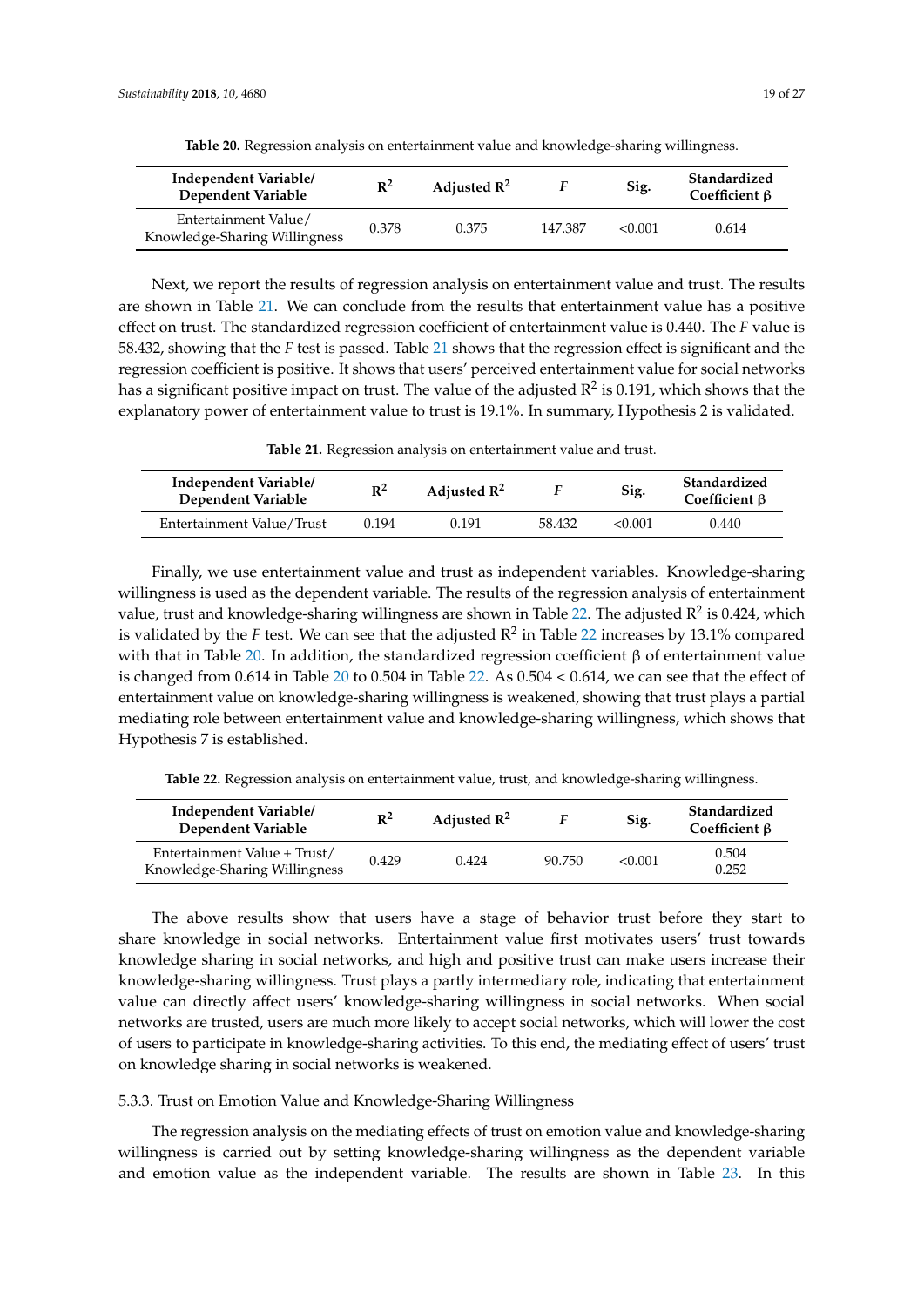regression analysis, the adjusted  $\mathbb{R}^2$  is 0.486. This means that emotion value's interpretative power on knowledge-sharing willingness is 48.6%, which is validated by the *F* test.

<span id="page-19-1"></span>

| Independent Variable/<br>Dependent Variable     | $\mathbb{R}^2$ | Adjusted $\mathbb{R}^2$ |         | Sig.    | Standardized<br>Coefficient $\beta$ |
|-------------------------------------------------|----------------|-------------------------|---------|---------|-------------------------------------|
| Emotion Value/<br>Knowledge-Sharing Willingness | 0.488          | 0.486                   | 231.706 | < 0.001 | 0.699                               |

**Table 23.** Regression analysis on emotion value and knowledge-sharing willingness.

Next, we perform regression analysis on emotion value and trust. The results are shown in Table [24.](#page-19-2) In Table [24,](#page-19-2) we can conclude that emotion value has a positive influence on trust. The standardized regression coefficient of emotion value is 0.559. The *F* value is 110.670, showing that the *F* test is passed. Table [24](#page-19-2) shows that the regression effect is significant and the regression coefficient is positive. It shows that users' perceived emotion value in social networks has a significant positive impact on trust in the absence of other factors. The value of the adjusted  $\mathbb{R}^2$  is 0.310, showing that the explanatory power of emotion value to trust is 31.0%. From this, we can see that Hypothesis 3 is validated.

**Table 24.** Regression analysis on emotion value and trust.

<span id="page-19-2"></span>

| Independent Variable/<br>Dependent Variable | $R^2$ | Adjusted $\mathbb{R}^2$ |         | Sig.    | Standardized<br>Coefficient B |
|---------------------------------------------|-------|-------------------------|---------|---------|-------------------------------|
| Emotion Value/Trust                         | 0.313 | 0.310                   | 110.670 | < 0.001 | 0.559                         |

Finally, we use emotion value and attitude as the independent variables and conduct regression analysis on emotion value, trust, and knowledge-sharing willingness. The results are shown in Table [25.](#page-19-3) The adjusted R<sup>2</sup> is 0.494, which is validated by the *F* test. We can see that the adjusted R<sup>2</sup> in Table [25](#page-19-3) increases by 2.0% compared with that in Table [23.](#page-19-1) Meanwhile, the standardized regression coefficient β of emotion value is changed from 0.699 in Table [23](#page-19-1) to 0.631 in Table [25.](#page-19-3) Both values of β are statistically significant at the 0.001 level, but as 0.631 < 0.699, we can infer that the effect of emotion value on knowledge-sharing willingness decreases. As a result, trust plays a partial mediating role between emotion value and knowledge-sharing willingness, indicating that Hypothesis 8 is established.

**Table 25.** Regression analysis on emotion value, trust, and knowledge-sharing willingness.

<span id="page-19-3"></span>

| Independent Variable/<br>Dependent Variable             | $\mathbb{R}^2$ | Adjusted $\mathbb{R}^2$ |         | Sig.    | Standardized<br>Coefficient $\beta$ |
|---------------------------------------------------------|----------------|-------------------------|---------|---------|-------------------------------------|
| Emotion Value + Trust/<br>Knowledge-Sharing Willingness | 0.498          | 0.494                   | 120.045 | < 0.001 | 0.631<br>0.120                      |

Due to psychological similarity, emotion value in social networks is closely connected with users' subjective trust on social networks. Therefore, emotion value is highly likely to affect users' knowledge-sharing willingness through users' trust on social networks. The analysis results show that trust plays a partial mediating role. A possible reason is that users' positive emotion regarding social networks is helpful to increase users' trust of social networks, which in turn can urge users to participate in knowledge sharing in social networks.

# <span id="page-19-0"></span>5.3.4. Trust on Information Value and Knowledge-Sharing Willingness

First, we perform the regression analysis on information value and knowledge-sharing willingness by setting knowledge-sharing willingness as the dependent variable and information value as the independent variable. The analysis results are shown in Table [26.](#page-20-1) The adjusted  $R^2$  is 0.288, that is,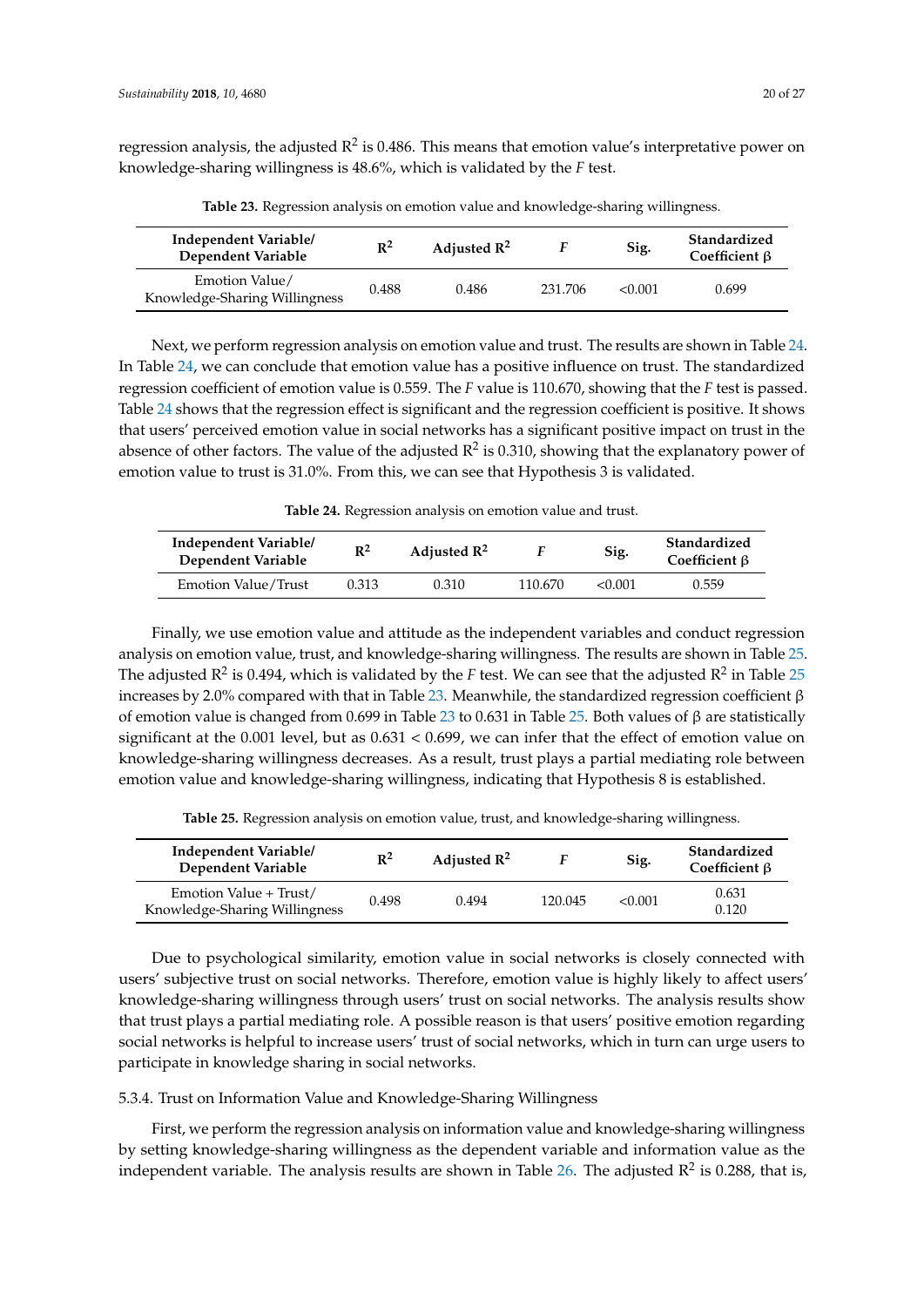the information value interpretation of knowledge-sharing willingness is 28.8%, which is validated by the *F* test.

<span id="page-20-1"></span>

| Independent Variable/<br>Dependent Variable         | $\mathbb{R}^2$ | Adjusted $\mathbb{R}^2$ |        | Sig.    | Standardized<br>Coefficient $\beta$ |
|-----------------------------------------------------|----------------|-------------------------|--------|---------|-------------------------------------|
| Information Value/<br>Knowledge-Sharing Willingness | 0.291          | 0.288                   | 99.809 | < 0.001 | 0.540                               |

**Table 26.** Regression analysis on information value and knowledge-sharing willingness.

Next, we perform regression analysis on information value and trust. The results are shown in Table [27,](#page-20-2) which are highly consistent with the analysis of the previous three factors. Similarly, we can conclude that information value has a positive influence on trust and Hypothesis 4 is validated.

<span id="page-20-2"></span>

| Independent Variable/<br>Dependent Variable | $R^2$ | Adjusted $\mathbb{R}^2$ |        | Sig.    | Standardized<br>Coefficient $\beta$ |
|---------------------------------------------|-------|-------------------------|--------|---------|-------------------------------------|
| Information Value/Trust                     | 0.178 | 0.175                   | 52.668 | < 0.001 | 0.442                               |

**Table 27.** Regression analysis on information value and trust.

Finally, we set trust and information value as independent variables to measure their mediating effects of trust on information value to knowledge-sharing willingness. The results of regression analysis are shown in Table [28.](#page-20-3) The adjusted R<sup>2</sup> is 0.359, which is validated by the F test. We can see that the adjusted  $\mathbb{R}^2$  in Table [28](#page-20-3) increased by 24.7% compared with the adjusted  $\mathbb{R}^2$  in Table [26.](#page-20-1) Meanwhile, the standardized regression coefficient β of information value is changed from 0.540 in Table [26](#page-20-1) to 0.413 in Table [28.](#page-20-3) Both values of the standardized regression coefficient β are statistically significant at the 0.001 level. However, the fact that 0.413 < 0.540 indicates that the effect of information value on knowledge-sharing willingness has been weakened. As a result, trust plays a partial mediating role between information value and knowledge-sharing willingness, assuming that Hypothesis 9 is established.

**Table 28.** Regression analysis on information value, trust, and knowledge-sharing willingness.

<span id="page-20-3"></span>

| Independent Variable/<br>Dependent Variable                 | $\mathbb{R}^2$ | Adjusted $\mathbb{R}^2$ |        | Sig.    | Standardized<br>Coefficient $\beta$ |
|-------------------------------------------------------------|----------------|-------------------------|--------|---------|-------------------------------------|
| Information Value + Trust/<br>Knowledge-Sharing Willingness | 0.365          | 0.359                   | 69.418 | < 0.001 | 0.413<br>0.299                      |

The results show that trust has partial mediating effects for information value and knowledge-sharing willingness. When social networks are highly informative to users, users can be stimulated to participate in social network activities, leading to positive knowledge-sharing willingness in social networks. However, if social networks do not provide expected information for users, users will not have high knowledge-sharing willingness. One example is when a social network platform is not updated frequently, users will not login onto the platform because they are not willing to see out-of-date information.

# <span id="page-20-0"></span>*5.4. Summary of Hypothesis Validation*

Based on the results described in Sections [5.1](#page-12-2)[–5.3,](#page-16-0) we present the summary of the hypothesis validation in Table [29.](#page-21-1)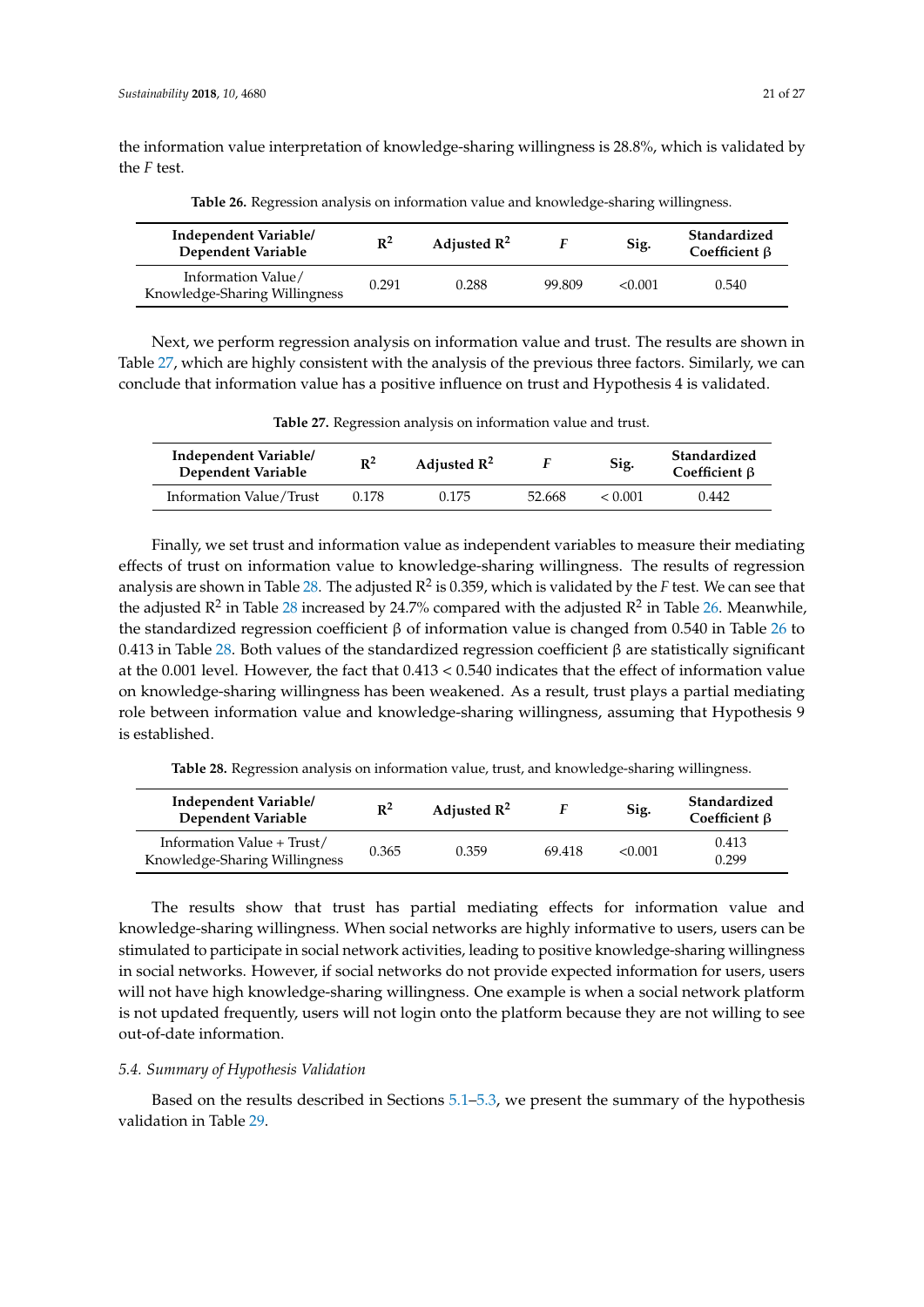<span id="page-21-1"></span>

| Number         | <b>Hypothesis</b>                                                                                                                                                         | <b>Validation Result</b> |
|----------------|---------------------------------------------------------------------------------------------------------------------------------------------------------------------------|--------------------------|
| H1             | Users' perceived social value in social networks positively affects<br>their trust of knowledge sharing in social networks.                                               | established              |
| H <sub>2</sub> | Users' perceived social value in social networks positively affects<br>their trust of knowledge sharing in social networks.                                               | established              |
| H <sub>3</sub> | Users' perceived emotion value in social networks positively<br>affects their trust of knowledge sharing in social networks.                                              | established              |
| H <sub>4</sub> | Users' perceived information value in social networks positively<br>affects their trust of knowledge sharing in social networks.                                          | established              |
| H <sub>5</sub> | Users' trust of social networks positively affects their willingness<br>toward knowledge sharing in social networks.                                                      | established              |
| H <sub>6</sub> | Users' trust of social networks plays an intermediary role between<br>users' perceived social value and their knowledge-sharing<br>willingness in social networks.        | partial intermediary     |
| H7             | Users' trust of social networks plays an intermediary role between<br>users' perceived entertainment value and their<br>knowledge-sharing willingness in social networks. | partial intermediary     |
| H8             | Users' trust of social networks plays an intermediary role between<br>users' perceived emotion value and their knowledge-sharing<br>willingness in social networks.       | partial intermediary     |
| H <sup>9</sup> | Users' trust of social networks plays an intermediary role between<br>users' perceived information value and their knowledge-sharing<br>willingness in social networks.   | partial intermediary     |

|  | Table 29. Summary of hypothesis validation. |  |  |
|--|---------------------------------------------|--|--|
|--|---------------------------------------------|--|--|

The validation result column in Table [29](#page-21-1) shows the final validation results of each hypothesis, from which we can see that H1–H5 are well established. These hypotheses correspond with the research questions Q1 and Q2 presented in Table [2.](#page-7-0) This implies that the independent variables of the research model we propose in Section [3.1](#page-5-1) are influential on user willingness toward knowledge sharing in social networks. Among all factors, social value, entertainment value, emotion value, and information value are four that reflect the advantages of social networks. It is understandable that a socialized, entertaining, joyful, and informative social network is highly likely to attract users and finally lead to users' participation behavior of knowledge sharing. The role of trust depends on both the properties of social networks and specific user attributes, but we can see that trust has a positive impact on knowledge-sharing willingness in social networks. That is, if users trust a specific social network platform such as Facebook or Twitter, they are very likely to participate in knowledge sharing on the platform.

Regarding the hypotheses of H6–H9, which aim to answer the research question of Q3, we can see that the mediating factor, i.e., trust, has a partial intermediary effect on user willingness toward knowledge sharing in social networks. Partial intermediary effect means that the mediating factor does have effect on the target factor, but the final behavior of user acceptance of knowledge sharing is also influenced by other factors. Thus, organizations need to pay more attention to the positive effect of mediating factors and build a framework to make all factors work together for advancing knowledge sharing in social networks.

# <span id="page-21-0"></span>**6. Discussions**

#### *6.1. Research Implications*

(1) We propose a new research model inspired by the TAM model. This model augments the application of the widely used TAM model and offers referential values for other related research. In addition, we present empirical results on user willingness toward participating in knowledge sharing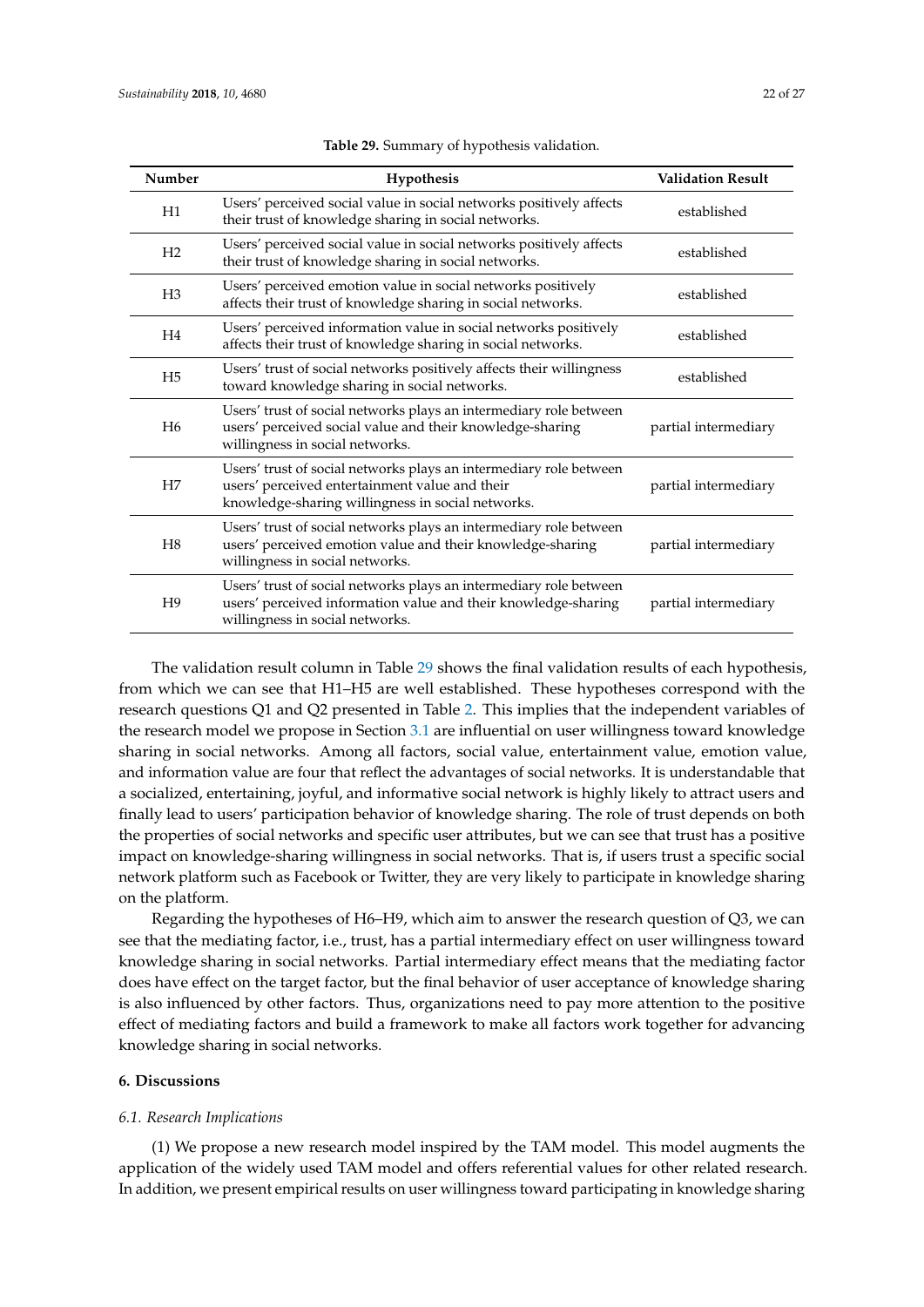in social networks. These results can provide new research insights for advancing knowledge sharing in social networks, e.g., designing new marketing mechanisms on social networks and developing new learning tools on social networks.

(2) This paper reveals that user willingness toward knowledge sharing in social networks can be stimulated by setting up necessary mechanisms towards users' social value, entertainment value, emotion value, information value, and trust. This is valuable for organizations to realize the importance of knowledge sharing in social networks.

(3) We introduce trust as the mediating factor that influences user willingness toward knowledge sharing in social networks. The empirical research in this paper shows that trust has a partial intermediate effect on perceived value and knowledge-sharing willingness. Therefore, a sound trust mechanism is needed for advancing knowledge sharing in social networks. To attract more users to share their knowledge and information in social networks, one key issue is to eliminate user concerns about social networks, e.g., security issues and privacy issues. On the one hand, organizations can strive to improve their businesses in social networks to provide better services for interested users. On the other hand, enterprises should establish a technological framework to ensure the security of social network platforms.

(4) Currently, many people suffer from seeking knowledge and information when they are learning a new subject. It is not appropriate to offer all users the same contents like traditional books, as different people have different needs and knowledge backgrounds. Social network offers a new opportunity to provide a learning platform that can help users better share their knowledge and information on the Internet. Efficient techniques can also be developed to help users retrieve knowledge fast and accurately. Based on the learning platform on social networks, when someone posts a question, the system can quickly find similar questions raised by others and return relevant answers. There is one example of such learning innovation in China, namely Baidu Zhidao [\[59\]](#page-26-21). However, the problem of Baidu Zhidao is that it does not distinguish the specific properties of users, or the different semantics of application domains. Combined with the research outputs of this study, it is possible to develop more effective frameworks to improve platforms like Baidu Zhidao, leading to the further development of learning innovation.

# *6.2. Suggestions*

Based on the empirical analysis in this study, we make the following suggestions for organizations to better develop and utilize knowledge sharing in social networks.

First, organizations need to increase users' perceived value to improve user willingness toward knowledge sharing in social networks. Our study shows that more the values social networks provide, the higher the users' willingness on knowledge sharing. Thus, it is very important for organizations to pay attention to users' perceived value. For increasing social value, as sharing is the intrinsic feature of social networks, organizations should construct connections with some famous stars in social networks and enhance the influence of organizations through interactions with these stars, e.g., promoting sales, recommending new products, and offering free services. Note that stars in social networks are different from those in the real world. For increasing entertainment value, organizations can add more entertainment features in social networks so as to attract more users and find out potential user needs. Some organizations may construct their own social network platforms. For example, many banks in China have established their own social networks. Other organization can directly use existing social network platforms to set up their own portal in social networks. For example, they can create an organization account in microblogging platforms such as Sina Weibo. For increasing emotion value, organizations should pay more attention to the use of services, because emotion mainly comes from using products or services. Thus, the key issue is to improve the experiences of users when they are using services or products in social networks. For instance, many organizations have developed online customer services in social networks. However, due to a number of reasons, some only use robot tools to answer user questions. Due to the inefficiency and low intelligence of robots, users usually cannot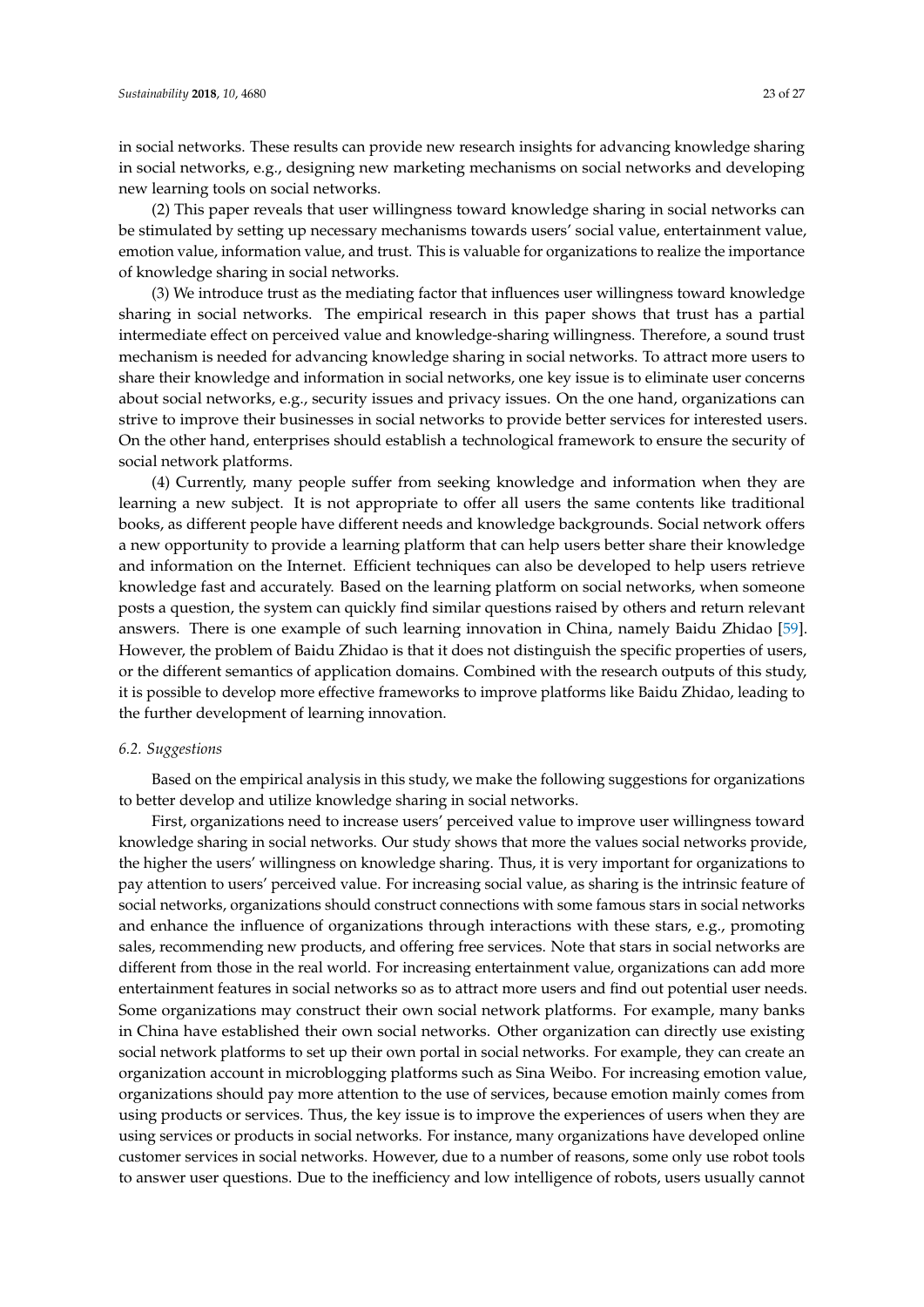receive satisfied experiences through robot-based online customer services. According to the study of this paper, this will decrease the emotion value of users towards knowledge sharing in social networks, and finally hurt the development of knowledge sharing and innovation. For increasing information value, it is appropriate for organizations to enrich the information in social networks. More useful and fresh information will result in more users in social networks. On the other hand, if more users are willing to share knowledge and information in social networks, the information value of social networks will also be improved. However, it is also necessary to develop mechanisms for measuring the quality of shared knowledge, because knowledge with low quality will also worsen the effects of knowledge sharing.

Second, organizations need to pay more attention to users' trust in social networks. Trust has been an important factor for the fast development of social networks. Our study shows that it is helpful for increasing user willingness toward knowledge sharing by improving the information communication and trust relationship between users and organizations. Therefore, in order to advance the development of businesses in social networks, organizations should take necessary actions to strengthen system credibility and reliability, maintain the high quality of products and services, and provide security systems for information and users.

Finally, we suggest organizations enrich the functions of social network software, so that more users can be attracted by social network platforms. Our study shows that entertainment value and emotion value are influential on user willingness on knowledge sharing. This means that in addition to offering information services, it is also useful for organizations to provide entertainment functions in social networks. Entertainment functions can bring additional values to organizations. In addition, entertainment functions can make users joyful, which can increase the emotion value of social networks. We can see that online games have been popular on the Internet and have even become the dominant source of business income of many Internet companies. Now some social network service providers have provided support for online games and other entertainment services. For example, in the Wechat platform provided by Tencent, which is the dominant social network platform in China, organizations can add so-called "little apps" to the platform, which are mainly designed to offer some entertainment functions such as recording your own trajectories and finding the current locations of your friends.

### <span id="page-23-0"></span>**7. Conclusions**

In this paper, we analyze the major factors that influence user willingness toward knowledge sharing in social networks. In particular, we propose a new research model that is inspired by the TAM model and proposes perceived value and trust as new variables to study user willingness toward knowledge sharing in social networks. We design four tailor-made independent variables with respect to a view from perceived value. These variables include social value, entertainment value, emotion value, and information value. We also introduce a mediating factor, i.e., trust, to reflect the influence of independent variables on knowledge-sharing willingness. Based on the research model, we conduct an empirical analysis on questionnaire data from the Internet and present comprehensive results from various aspects, including reliability and validity, factor analysis, correlation analysis, and mediating effects analysis. The results show that perceived value has a significant influence on user willingness toward knowledge sharing in social networks. In addition, trust has a partial intermediate impact on perceived value and knowledge-sharing willingness in social networks.

The contributions of this study in learning innovation can be summarized as follows:

(1) Knowledge sharing in social networks introduces new potential for learning innovation. The empirical results in this paper can provide theoretical support for advancing knowledge sharing and constructing knowledge-sharing-based collaborative learning innovation frameworks in social networks.

(2) The study of this paper demonstrates that knowledge sharing behavior is influenced by perceived value and trust. It indicates that improving perceived value and trust of users can positively improve the effectiveness of knowledge sharing. This conclusion offers new insights for organizations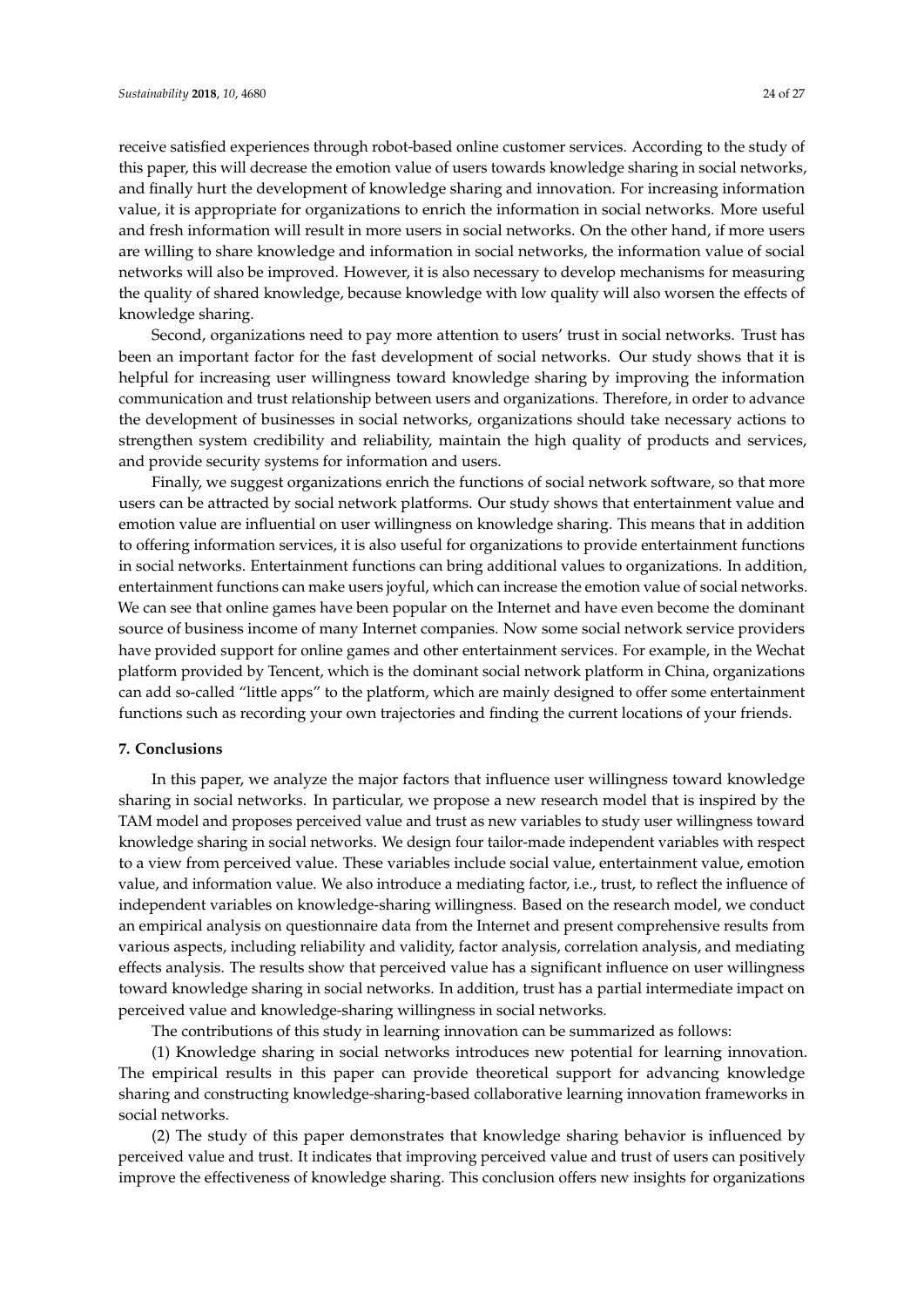One limitation of this study is that we only conducted questionnaires and data analysis on several social network platforms in China. However, due to the difficulties in accessing Facebook and Twitter in China, currently we are not able to perform data collection on Facebook and Twitter. Thus, the current research results of this paper are highly suitable for the knowledge sharing willingness analysis in China. In the future, we will perform collaborative work with USA or Europe universities to extend our study to Facebook and Twitter. We will consider crowd intelligence tools such as Amazon Mechanical Turk [\[60\]](#page-26-22) to perform a large-scale survey.

**Author Contributions:** J.Z.: Conceptualization, Project administration, Supervision, and Writing—original draft. C.Z.: Data curation and Formal analysis. Z.P.: Investigation and Software. X.X.: Supervision, and Writing—review & editing. Y.L.: Writing—review & editing.

**Funding:** This paper is partially supported by the National Science Foundation of China (No. 71273010 & 61672479) and the MOE (Ministry of Education in China) Project on Humanities and Social Sciences (No. 18YJC630082).

**Acknowledgments:** We would like to thank the editors and anonymous reviewers for their suggestions and comments to improve the quality of the paper.

**Conflicts of Interest:** The authors declare no conflict of interest.

# **References**

- <span id="page-24-0"></span>1. Bogolyubova, O.; Panicheva, P.; Tikhonov, R.; Ivanov, V.; Ledovaya, Y. Dark personalities on Facebook: Harmful online behaviors and language. *Comput. Hum. Behav.* **2018**, *78*, 151–159. [\[CrossRef\]](http://dx.doi.org/10.1016/j.chb.2017.09.032)
- <span id="page-24-1"></span>2. Zhao, J.; Fang, S.; Jin, P. Modeling and Quantifying User Acceptance of Personalized Business Modes Based on TAM. *Trust Attitude Sustain.* **2018**, *10*, 356. [\[CrossRef\]](http://dx.doi.org/10.3390/su10020356)
- <span id="page-24-2"></span>3. Bottle, Lyrics. Available online: <https://www.lyrics.com/lyrics/Bottle> (accessed on 1 October 2018).
- <span id="page-24-3"></span>4. Zhao, J.; Wang, J.; Fang, S.; Jin, P. Towards Sustainable Development of Online Communities in the Big Data Era: A Study of the Causes and Possible Consequence of Voting on User Reviews. *Sustainability* **2018**, *10*, 3156. [\[CrossRef\]](http://dx.doi.org/10.3390/su10093156)
- <span id="page-24-4"></span>5. Davis, F.D. Perceived Usefulness, Perceived Ease of Use, and User Acceptance of Information Technology. *MIS Q.* **1989**, *13*, 319–340. [\[CrossRef\]](http://dx.doi.org/10.2307/249008)
- <span id="page-24-5"></span>6. Arney, C. Six degrees: The science of the connected age. *Math. Comput. Educ.* **2010**, *44*, 260.
- <span id="page-24-6"></span>7. Jin, P.; Mu, L.; Zheng, L.; Zhao, J.; Yue, L. News feature extraction for events on social network platforms. In Proceedings of the 26th International Conference on World Wide Web Companion, Perth, Australia, 3–7 April 2017; pp. 69–78. [\[CrossRef\]](http://dx.doi.org/10.1145/3041021.3054151)
- <span id="page-24-7"></span>8. Zhao, J.; Wang, X.; Jin, P. Feature selection for event discovery in social media: A comparative study. *Comput. Hum. Behav.* **2015**, *51*, 903–909. [\[CrossRef\]](http://dx.doi.org/10.1016/j.chb.2014.11.007)
- <span id="page-24-8"></span>9. Zheng, L.; Jin, P.; Zhao, J.; Yue, L. A fine-grained approach for extracting events on microblogs. In Proceedings of the International Conference on Database and Expert Systems Applications, Munich, Germany, 1–4 September 2014; pp. 275–283.
- <span id="page-24-9"></span>10. Zheng, L.; Jin, P.; Zhao, J.; Yue, L. Multi-dimensional sentiment analysis for large-scale e-commerce reviews. In Proceedings of the International Conference on Database and Expert Systems Applications, Munich, Germany, 1–4 September 2014; pp. 449–463.
- <span id="page-24-10"></span>11. Kwahk, K.-Y.; Park, D.-H. The effects of network sharing on knowledge-sharing activities and job performance in enterprise social media environments. *Comput. Hum. Behav.* **2016**, *55*, 826–839. [\[CrossRef\]](http://dx.doi.org/10.1016/j.chb.2015.09.044)
- <span id="page-24-11"></span>12. Lee, C.S.; Ma, L. News sharing in social media: The effect of gratifications and prior experience. *Comput. Hum. Behav.* **2012**, *28*, 331–339. [\[CrossRef\]](http://dx.doi.org/10.1016/j.chb.2011.10.002)
- <span id="page-24-12"></span>13. Dwyer, C.; Hiltz, S.; Passerini, K. Trust and privacy concern within social networking sites: A comparison of Facebook and MySpace. In Proceedings of the AMCIS, Keystone, CO, USA, 10–12 August 2007; Volume 339.
- <span id="page-24-13"></span>14. Brown, J.J.; Reingen, P.H. Social Ties and Word-of-Mouth Referral Behavior. *J. Consum. Res.* **1987**, *14*, 350. [\[CrossRef\]](http://dx.doi.org/10.1086/209118)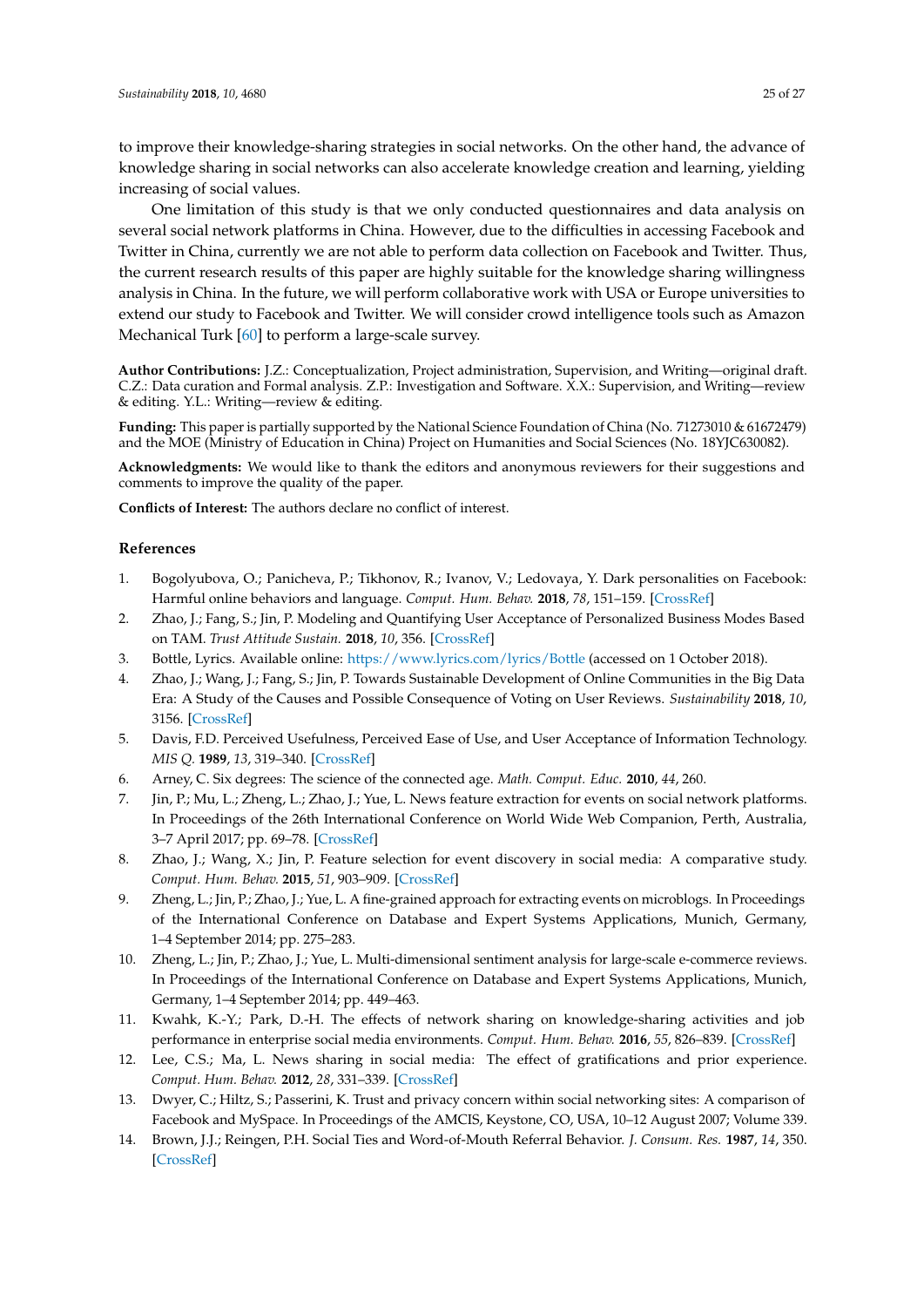- <span id="page-25-0"></span>15. Balaji, M.; Khong, K.W.; Chong, A.Y.L.; Balaji, M.; Wei, K.K. Determinants of negative word-of-mouth communication using social networking sites. *Inf. Manag.* **2016**, *53*, 528–540. [\[CrossRef\]](http://dx.doi.org/10.1016/j.im.2015.12.002)
- <span id="page-25-1"></span>16. Lytras, M.; Mathkour, H.; Abdalla, H.; Al-Halabi, W.; Yanez-Marquez, C.; Matsui Siqueira, S. An emerging—Social and emerging computing enabled philosophical paradigm for collaborative learning systems: Toward high effective next generation learning systems for the knowledge society. *Comput. Hum. Behav.* **2015**, *51*, 557–561. [\[CrossRef\]](http://dx.doi.org/10.1016/j.chb.2015.06.004)
- <span id="page-25-2"></span>17. Marques, A.M.; Krejci, R.; Siqueira, S.W.; Pimentel, M.; Braz, M.H.L. Structuring the discourse on social networks for learning: Case studies on blogs and microblogs. *Comput. Hum. Behav.* **2013**, *29*, 395–400. [\[CrossRef\]](http://dx.doi.org/10.1016/j.chb.2012.03.001)
- <span id="page-25-3"></span>18. Liao, Y.-W.; Huang, Y.-M.; Chen, H.-C.; Huang, S.-H. Exploring the antecedents of collaborative learning performance over social networking sites in a ubiquitous learning context. *Comput. Hum. Behav.* **2015**, *43*, 313–323. [\[CrossRef\]](http://dx.doi.org/10.1016/j.chb.2014.10.028)
- <span id="page-25-4"></span>19. Porter, M. *Competitive Advantage*; Free Press: New York, NY, USA, 1985.
- <span id="page-25-5"></span>20. Zeithaml, V. Consumer perceptions of price, quality, and value: A means-end model and synthesis of evidence. *J. Mark.* **1988**, *52*, 2–22. [\[CrossRef\]](http://dx.doi.org/10.1177/002224298805200302)
- <span id="page-25-6"></span>21. Woodruff, R. Customer value: The next source for competitive advantage. *J. Acad. Mark. Sci.* **1997**, *25*, 139. [\[CrossRef\]](http://dx.doi.org/10.1007/BF02894350)
- <span id="page-25-7"></span>22. Butz, H., Jr.; Goodstein, L. Measuring customer value: Gaining the strategic advantage. *Organ. Dyn.* **1996**, *24*, 63–77. [\[CrossRef\]](http://dx.doi.org/10.1016/S0090-2616(96)90006-6)
- <span id="page-25-8"></span>23. Chen, Z.; Dubinsky, A.J. A conceptual model of perceived customer value in e-commerce: A preliminary investigation. *Psychol. Mark.* **2003**, *20*, 323–347. [\[CrossRef\]](http://dx.doi.org/10.1002/mar.10076)
- <span id="page-25-9"></span>24. Chang, H.; Wang, H. The moderating effect of customer perceived value on online shopping behavior. *Online Inf. Rev.* **2011**, *35*, 333–359. [\[CrossRef\]](http://dx.doi.org/10.1108/14684521111151414)
- <span id="page-25-10"></span>25. Laux, D.; Luse, A.; Mennecke, B. Collaboration, connectedness, and community: An examination of the factors influencing student persistence in virtual communities. *Comput. Hum. Behav.* **2016**, *57*, 452–464. [\[CrossRef\]](http://dx.doi.org/10.1016/j.chb.2015.12.046)
- <span id="page-25-11"></span>26. Nistor, N.; Baltes, B.; Dascălu, M.; Mihăilăd, D.; Smeaton, G.; Trăușan-Matu, Ş. Participation in virtual academic communities of practice under the influence of technology acceptance and community factors. A learning analytics application. *Comput. Hum. Behav.* **2014**, *34*, 339–344. [\[CrossRef\]](http://dx.doi.org/10.1016/j.chb.2013.10.051)
- <span id="page-25-12"></span>27. Sheth, J.; Newman, B.; Gross, B. Why we buy what we buy: A theory of consumption values. *J. Bus. Res.* **2008**, *22*, 159–170. [\[CrossRef\]](http://dx.doi.org/10.1016/0148-2963(91)90050-8)
- <span id="page-25-13"></span>28. Yen, Y. The impact of perceived value on continued usage intention in social networking sites. In Proceedings of the 2nd International Conference on Networking and Information Technology, Wuhan, China, 20–22 May 2011; pp. 217–223.
- <span id="page-25-14"></span>29. Jaemin, M.; Brush, G. Comparing the perceived value of information and entertainment mobile services. *Psychol. Mark.* **2012**, *25*, 732–755.
- <span id="page-25-15"></span>30. Catherine, M. Some antecedents and effects of trust in virtual communities. *J. Strateg. Inf. Syst.* **2002**, *11*, 271–295.
- <span id="page-25-17"></span>31. Liang, C.; Chang, C.C.; Rothwell, W.; Shu, K.M. Influences of organizational culture on knowledge sharing in an online virtual community: Interactive effects of trust, communication and leadership. *J. Organ. End User Comput.* **2016**, *28*, 15–32. [\[CrossRef\]](http://dx.doi.org/10.4018/JOEUC.2016100102)
- <span id="page-25-16"></span>32. Sledgianowski, D.; Kulviwat, S. Using social network sites: The effects of playfulness, critical mass and trust in a hedonic context. *J. Comput. Inf. Syst.* **2009**, *49*, 74–83.
- <span id="page-25-18"></span>33. Fishbein, M.; Ajzen, I. *Belief, Attitude, Intention and Behavior: An Introduction to Theory and Research*; Addison-Wesley Publishing Company: Boston, MA, USA, 1975.
- <span id="page-25-19"></span>34. Chow, W.; Chan, L. Social network, social trust and shared goals in organizational knowledge sharing. *Inf. Manag.* **2008**, *45*, 458–465. [\[CrossRef\]](http://dx.doi.org/10.1016/j.im.2008.06.007)
- <span id="page-25-20"></span>35. Muhammad, M.; Leng, G.; Lada, S. An exploration of Social Networking Sites (SNS) adoption in Malaysia using Technology Acceptance Model (TAM), theory of planned behavior (TPB) and intrinsic motivation. *J. Internet Bank. Commer.* **2016**, *16*, 1–27.
- <span id="page-25-21"></span>36. Ajzen, I. From intentions to actions: A theory of planned behavior. In *Action Control: From Cognition to Behavior*; Kuhl, J., Ed.; Springer: Heidelberg, Germany, 1985; pp. 11–39.